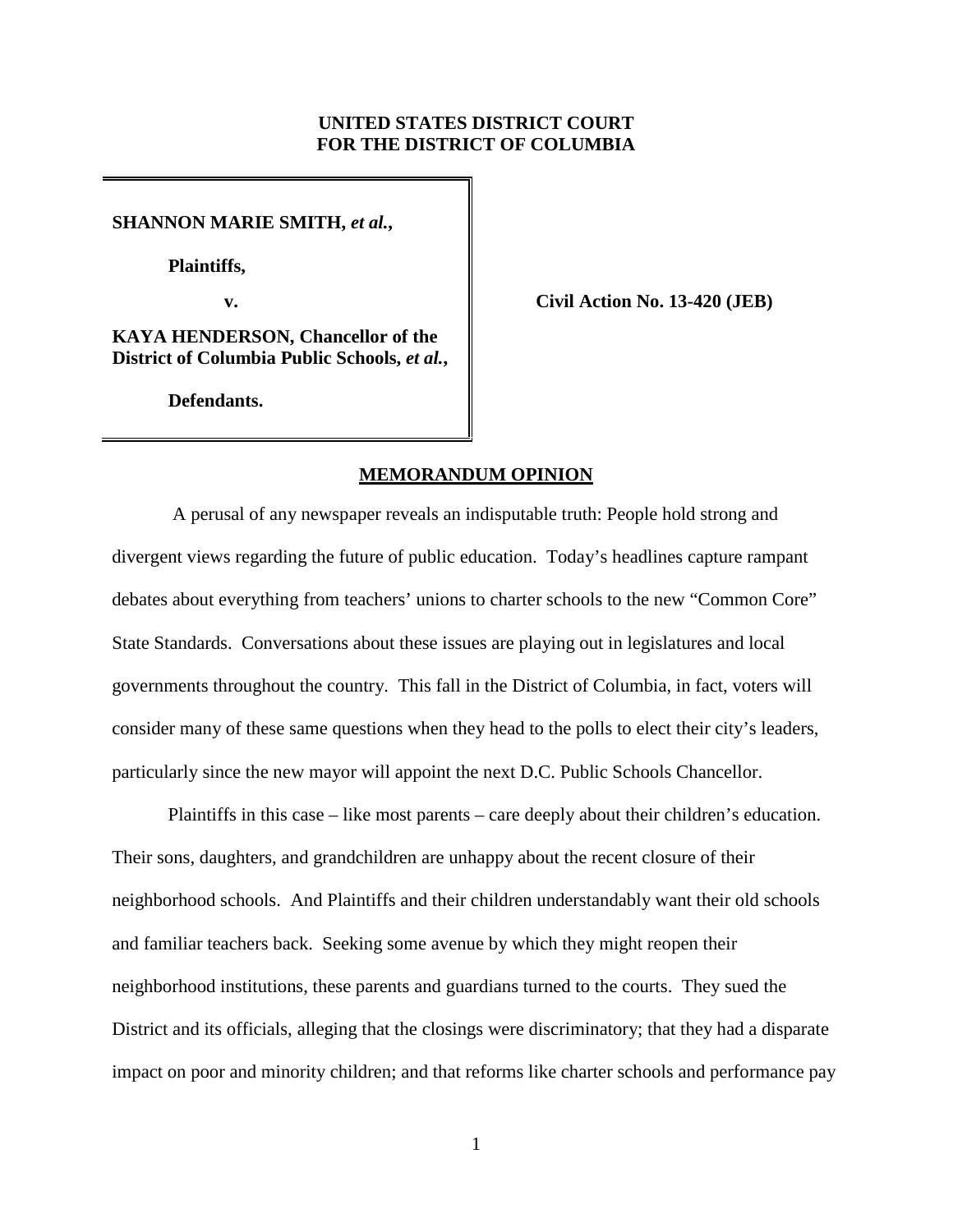for teachers will ultimately harm black students in the District. Linking the closures to D.C.'s troubled history of segregated and underperforming schools, these parents cry foul. They want the reforms to end.

The core problem here is that the parents' fight is one for the ballot box – not the courts. Although Plaintiffs dislike charter schools, performance pay, and the increasing number of D.C. school closures, there is simply no real evidence that these policies are discriminatory. As a result, federal courts have no authority to intervene in these sensitive policy choices, and judges should not be the ones to render the final verdict on charter schools, school turnarounds, and teacher evaluations. Instead, those decisions must be made by the policymakers and experts who have, for better or worse, always controlled public education. The Court, consequently, will grant the District's Motion for Summary Judgment and dismiss this case.

#### **I. Background**

Plaintiffs' case has a history before this Court. Prior to the instant Motion, the Court evaluated their Motion for a Preliminary Injunction, see Smith v. Henderson (Smith I), 944 F. Supp. 2d 89 (D.D.C. 2013), and Defendants' Motion to Dismiss. See Smith v. Henderson (Smith II), 982 F. Supp. 2d 32 (D.D.C. 2013). Although those Opinions outline some of the basic facts of this case, Plaintiffs' evidence has evolved over the course of discovery, and the standard for summary judgment, of course, is different. The Court, therefore, revisits the relevant details of the school closures.

# A. D.C. Schools and Desegregation

Plaintiffs' tale begins at the very beginning: with the city's earliest school-desegregation efforts. As a result, the Court will (briefly) survey the history of desegregation, race, and D.C. Public Schools.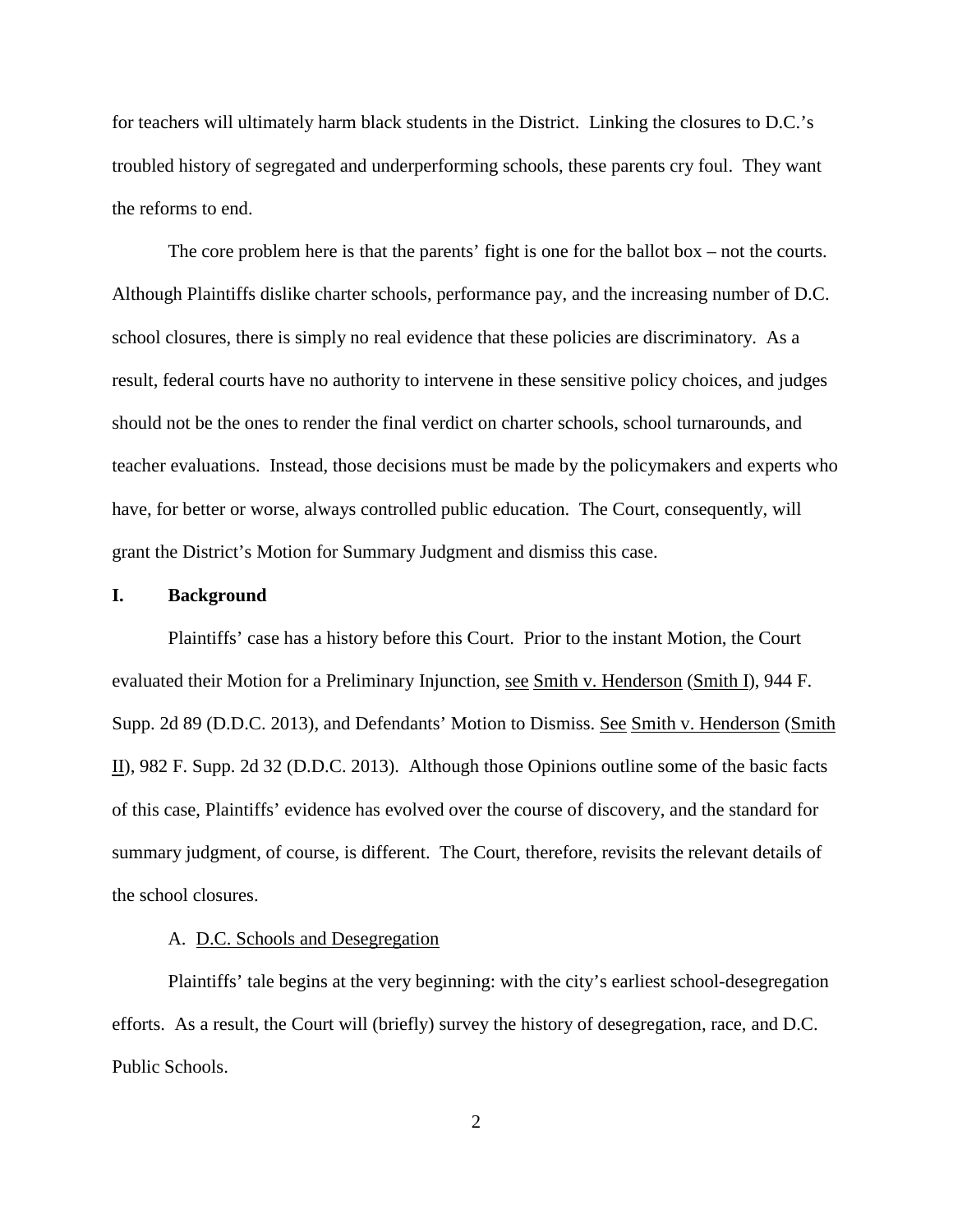Until the Supreme Court's landmark ruling in Bolling v. Sharpe, 347 U.S. 497 (1954), D.C. schools were segregated by law. After Bolling, school desegregation proceeded "slowly but steadily" throughout the 1950's. See Judith Denton Jones, Six School Complex: A Successful Innovation in Washington, D.C.'s Public Schools (1987) (cited frequently by Plaintiffs).

In 1967, a D.C. District Court handed down a broad mandate to hasten desegregation in Hobson v. Hansen, 269 F. Supp. 401 (D.D.C. 1967). There, the court found that – even after Bolling – per-pupil expenditures in D.C. were significantly lower for black students; that there was a sizable achievement gap between black and white students; and that black students were disproportionately "tracked" into low-level classes. Id. at 406. As a result, the court ordered the school system to end tracking and to begin busing students from black neighborhoods to white schools. Id. at 517.

At the time Hobson was issued, the District had already experienced a wave of white flight to the suburbs. Id. at 410. By 1967, most white families that remained lived west of Rock Creek Park in the northwestern quadrant of the city. Id. Their children were concentrated in a bundle of schools in that same region. Id. at 411-12. The attrition of D.C.'s white population continued over the 1960's, leading to the closure of many schools in white neighborhoods. See Jones, *supra*, at 18 ("many white families took their children out of public schools in response to desegregation"); id. at 21 ("Schools were being closed all over the city; several in Georgetown had already been closed . . . .") (internal quotation marks omitted).

Plaintiffs claim that, during the aftermath of white flight, underpopulated white schools were treated more charitably than low-enrollment black schools have been today. In the early 1970's, schools in Ward 3, which is west of the Park, had largely been depopulated. Id. at 21-22.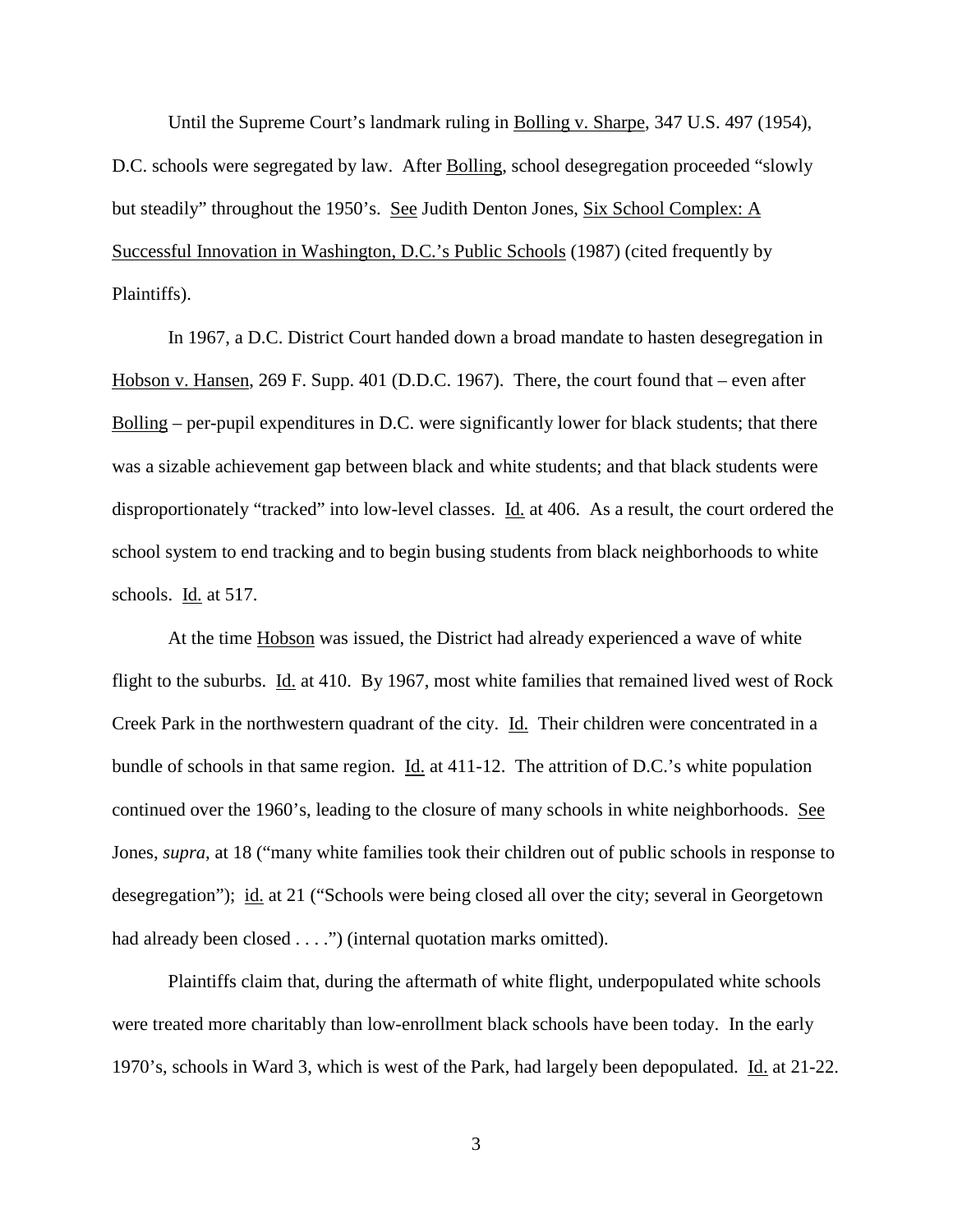The city's solution of busing students in from Anacostia, which is east of the Park, was about to come to an end. Id. at 24. Several schools in the area had closed or were about to close. Id. at 21 (schools closing in Georgetown); id. at 26-27 (Western High School phased out, Gordon Junior High School closed). Parents at six small elementary schools, fearing closure, banded together in an attempt to keep their schools open. In the end, they came up with a plan that involved the closing of two schools and their conversion into a middle school and a resource center, respectively. Id. at 37-38. Four of the original six schools were able to remain open. Id.

With the end of massive busing programs, however, city schools largely resegregated. Partially, this is because few white children enroll in D.C. public schools. Today, according to Plaintiffs' expert, only about 11% of DCPS students are white. See Opp., Exh. B (Updated Affidavit of Mary Levy), ¶ 13. The vast majority are students of color – especially east of the Park. See Parents United for the D.C. Public Schools, Separate and Unequal: The State of the District of Columbia Public Schools Fifty Years After *Brown* and *Bolling* 8 (2005), available at http://goo.gl/o1XO08.

To this day, D.C. also suffers from a yawning achievement gap. In 2011, for example, "D.C. public schools ha[d] the largest achievement gap between black and white students among the nation's major urban school systems." Lyndsey Layton, D.C. Schools Have Largest Black-White Achievement Gap in Federal Study, Wash. Post, Dec. 7, 2011, available at http://goo.gl/U6Byan.

# B. School Reform

In 2007, then-Mayor Adrian Fenty brought in Michelle Rhee to lead DCPS, promising to turn around the school system. See Harry Jaffe, Can Michelle Rhee Save DC Schools?, Washingtonian, Sept. 2007, available at http://goo.gl/wIIxzk. While schools had previously been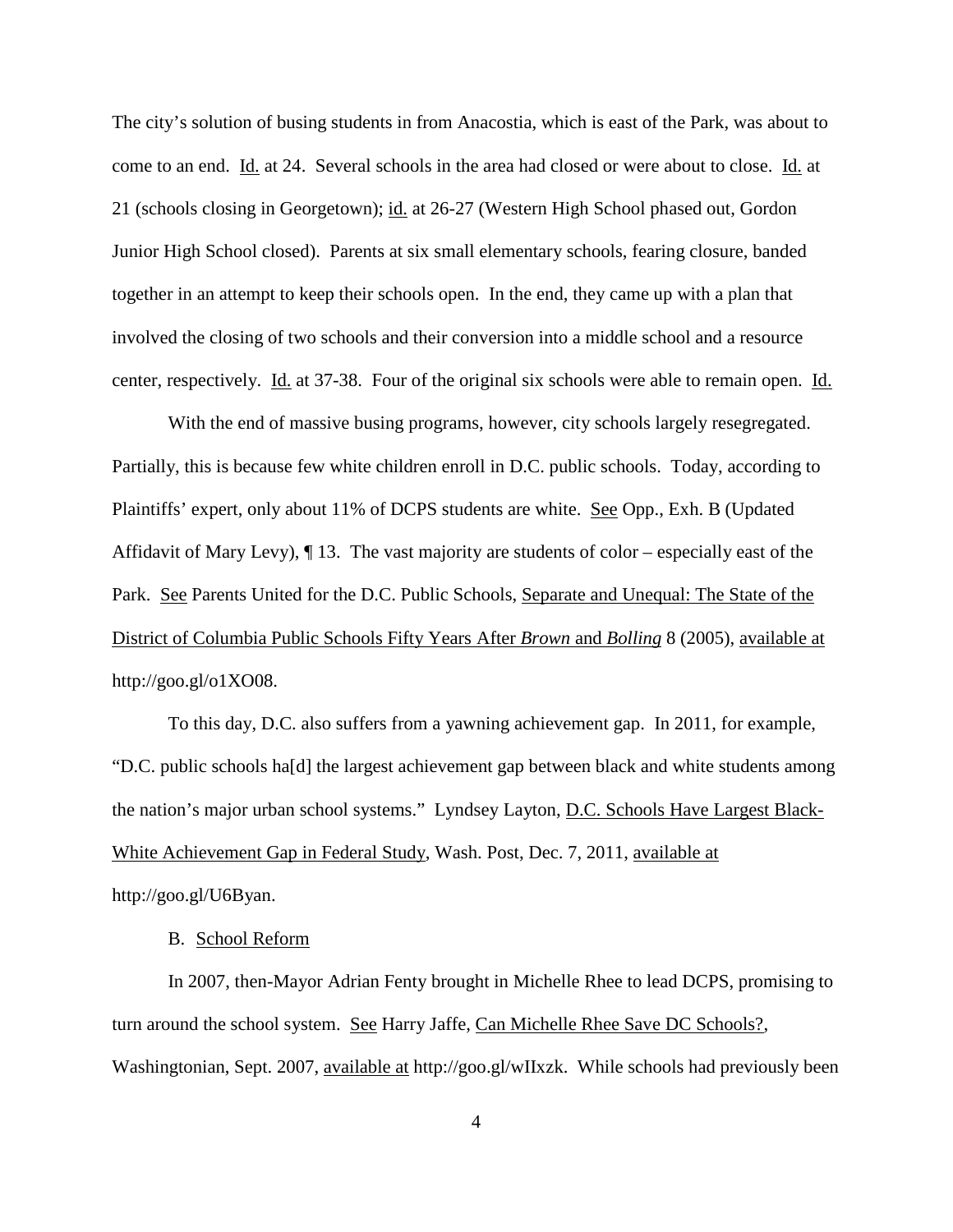run by an elected school board, Rhee was DCPS's first Chancellor, appointed by the Mayor to take the helm of D.C. public education. Id.; D.C. Code § 38-174(a). In her time at DCPS, Rhee engineered a teacher-evaluation system that focused on student achievement and arranged for commensurate performance bonuses for teachers. See Stephanie Simon, Radical Washington D.C. Teacher-Evaluation Plan Worked, Study Says, Politico, Oct. 17, 2013, available at http://goo.gl/Mn9Tup. She also closed 23 under-enrolled neighborhood schools as the proportion of students in charter schools – which are publicly funded but privately run schools of choice – rose to about 40%. See Sarah Childress, After Michelle Rhee: What Happened Next in D.C.'s Schools, Frontline, Jan. 8, 2013, available at http://goo.gl/HCPeSL. Rhee's tenure in D.C. was undoubtedly controversial. When she left office after Fenty's defeat at the polls, she was considered a scourge of D.C. public education by some and a hero by many others. See id. The current Chancellor, Kaya Henderson, was Rhee's deputy and has continued many of her policies, much to Plaintiffs' chagrin. See id. This includes the use of rigorous teacher evaluations and performance bonuses, as well as a cooperative attitude toward charter schools.

### C. Current School Closings

Partially as a result of changing demographics and partially due to the rise of charter schools, Chancellor Henderson inherited several schools that were under-enrolled. She also knew that several schools lacked the academic programming that she believed all D.C. students should receive. For instance, Henderson hoped all elementary schools could offer students 45 minutes per week of art, music, physical education, library, and a foreign language, but not all schools provided those offerings. Mot., Exh. B (Deposition of Kaya Henderson) at 134:16- 135:5. The funding simply was not there.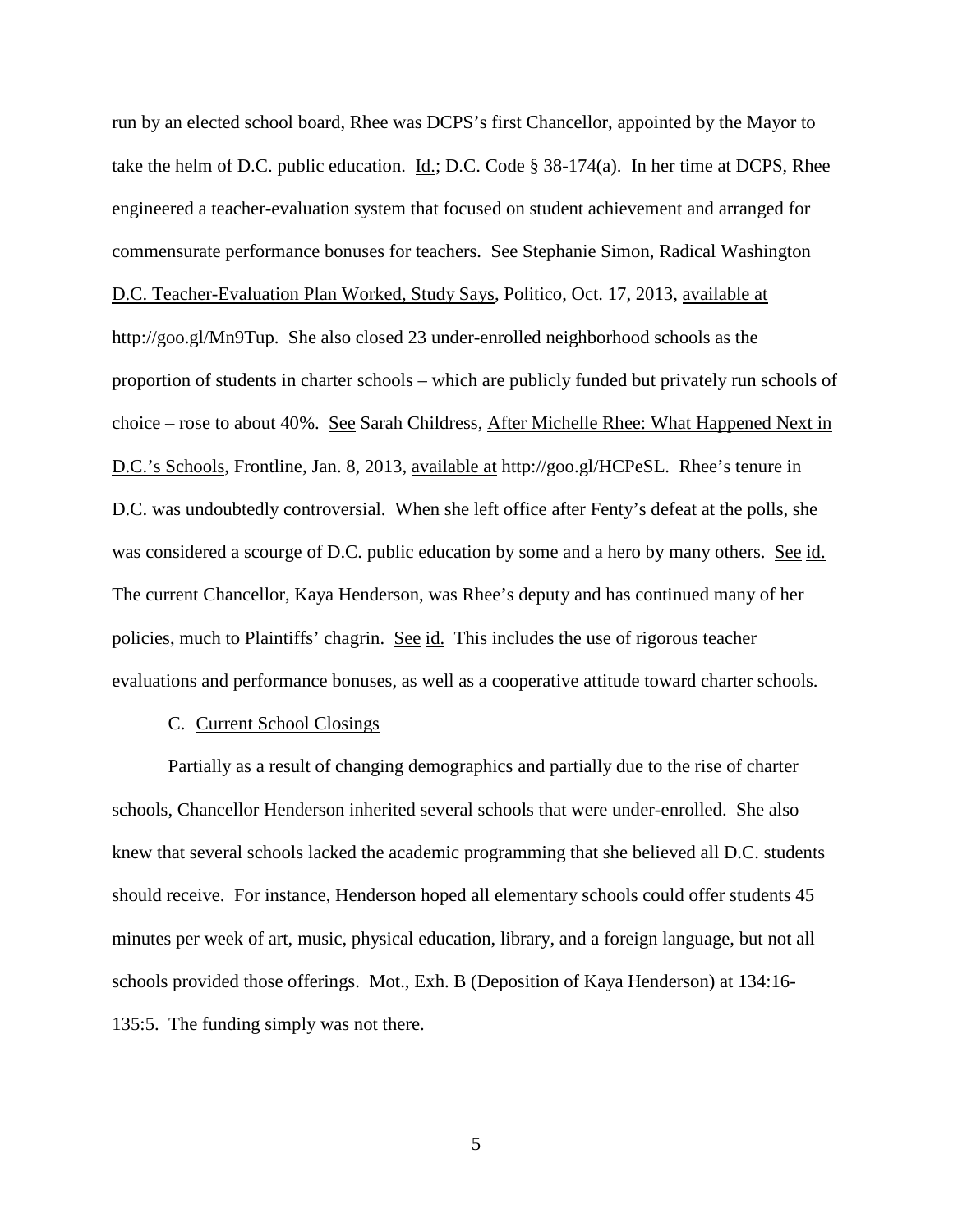Henderson thus sought advice from consulting companies and from her staff on how to use District resources more efficiently. When the consultants recommended closing schools, the Chancellor convened a working group to determine which, if any, to close. That group considered several criteria, including "student enrollment" in each school, "building capacity," "whether the facility itself has been recently renovated or modernized," and "programming" at schools "in that area." Mot., Exh. D (Deposition of Lisa Ruda) at 22:12-23:12.

In the end, Henderson proposed closing twenty DCPS buildings over the course of the 2013-14 and 2014-15 school years. See ECF No. 18-2 (Office of Chancellor, DCPS, DCPS Proposed Consolidations and Reorganization: Better Schools for All Students ("Proposed Consolidation Plan") (Nov. 15, 2012)) at 16. The majority of the schools slated to be closed operated at half capacity, and five schools were under 25% full. See id. at 17-22. DCPS explained that closing these under-enrolled schools would allow it to spend less money per pupil on overhead, while putting more students in modern facilities and giving them access to programs and staff that can be justified only for large schools. See id. at 11-14.

All of the schools to be closed sat in majority-minority, lower-income neighborhoods east of Rock Creek Park, in Wards 2, 4, 5, 6, 7, and 8. See id. at 16. Some of those schools had been drained of their students by the increasing popularity of charter schools. For example, around 50% of children attend charter schools in Wards 1, 5, and 7, and about 40% attend charters in Wards 4, 6, and 8. Id. at 8. Henderson's proposal suggested no school closings in Ward 3, which is more white, more affluent, and west of the Park, or in Ward 1, which also contains several whiter, wealthier neighborhoods. See id. at 23. The District claimed that this was because facilities were being used efficiently in those Wards, with the building-utilization rate at 74% in Ward 1 and 109% in Ward 3. Id. at 23.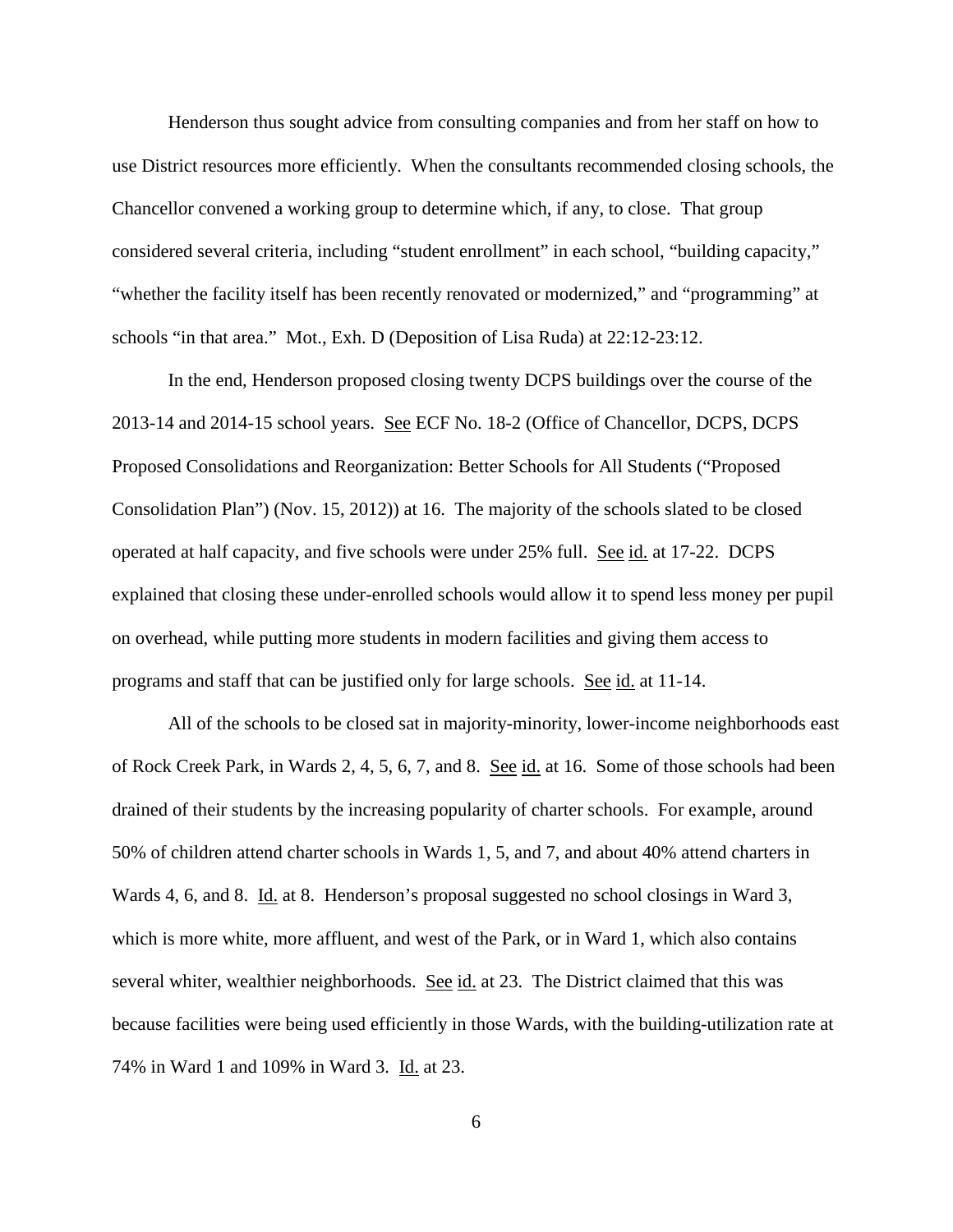To gather feedback on its proposal, DCPS (i) convened community meetings throughout the city regarding the proposal, drawing 780 participants; (ii) called and held office hours with Advisory Neighborhood Commissioners; and (iii) launched an online forum for those who could not make the meetings. See id. at 27-28; Office of Chancellor, DCPS, Better Schools for All Students: DCPS' Consolidation and Reorganization Plan ("Final Consolidation Plan") 2-3 (Jan. 2013), available at http://goo.gl/XA8VSy. The City Council also held two hearings on the closures. See Final Consolidation Plan at 2-3.

In the end, DCPS made various changes to its initial plan based on community feedback, including keeping open five schools originally proposed for closure. See id. at 4-5. Plaintiffs claim in their brief that the five schools DCPS preserved contained more white students than the schools that were closed, although they provide no citation to support that proposition. See Opp. at 29 (DCPS "intentionally removed from the initial closure list the only two schools with significant numbers of white students."); id. at 9 n.8 (providing statistics but no source).

DCPS estimated that savings from the revised proposal would total \$8.5 million and anticipated that those funds would be re-invested in schools throughout the city. See Final Consolidation Plan at 6. Plaintiffs argue that similar benefits projected from Rhee's closures in 2008 never materialized and that the projected benefits from this proposal would thus likely turn out to be overblown. See Opp., Exh. F (Office of the D.C. Auditor, Audit of the Closure and Consolidation of 23 D.C. Public Schools (Sept. 6, 2012)) at 4. Nevertheless, Chancellor Henderson confirms that cost savings from the closures did indeed materialize and that the extra funding has been used to "ensur[e] a consistent level of . . . programmatic offers at all our elementary schools," so that each school now has a librarian as well as art, music, gym, and foreign languages. Henderson Depo. at 134:16-135:5.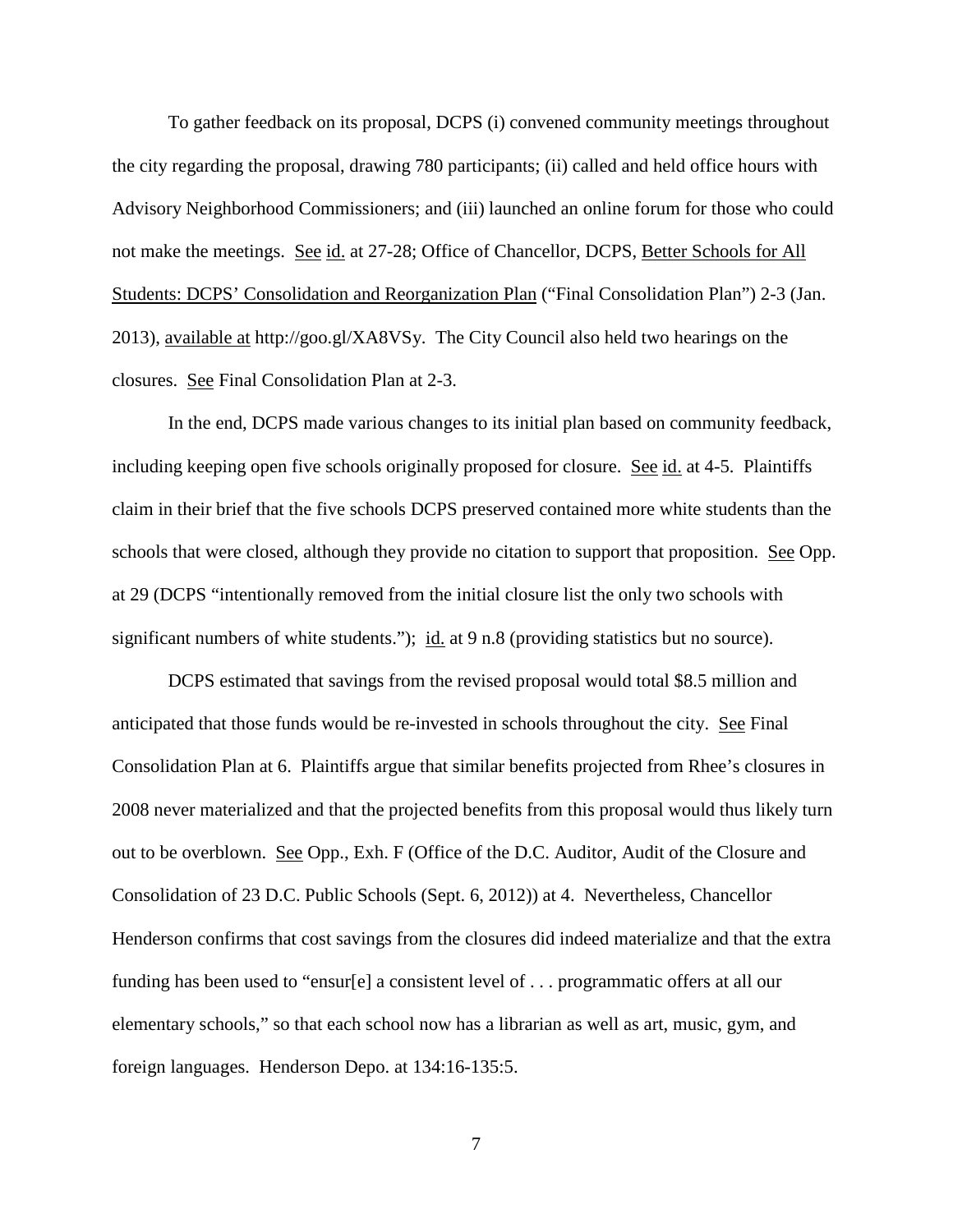DCPS also published proposals for how the empty school buildings might be used. The District estimated that most schools would be retained in DCPS inventory, but suggested that some might be used by charter schools. See Proposed Consolidation Plan at 26. Plaintiffs thus claim that the closings were undertaken to open up space for charter schools, rather than for the benefit of DCPS students. See, e.g., Opp. at 4.

All fifteen schools on the final closure list lie east of the Park, meaning the students are disproportionately black and Latino. In DCPS schools as a whole, according to Plaintiffs' expert, 69% of students are black; 16% are Hispanic; 4% are Asian, other, or unknown; and 11% are white. See Levy Aff., ¶ 13. In the closed schools, by contrast, 93% of students were black; 6.6% were Hispanic; and fewer than 0.2% (six students) were white. Id.

Plaintiffs claim that this disparity is intentional, either because it is stark enough to be inexplicable on grounds other than race, or because it was motivated by discriminatory animus.

## D. Procedural Background

Five Plaintiffs originally filed this suit against Chancellor Henderson, Mayor Vincent Gray, and the District of Columbia as Defendants. The case was removed from Superior Court in April 2013, and Plaintiffs' Motion for a Preliminary Injunction was denied in May of that year. See Smith I, 944 F. Supp. 2d 89. Two of the original Plaintiffs – Karlene Armstead and Ericka Black – and two Plaintiffs who were later added to the Complaint – Keith Kone and Phomika "Pho" Palmer – were ANC Commissioners. The other three original Plaintiffs – Shannon Smith, Marlece Turner, and Brenda Williams – are parents or guardians of children who attended closed schools. See id. at 95. All of the guardians' children are black or Hispanic and live east of the Park. See id.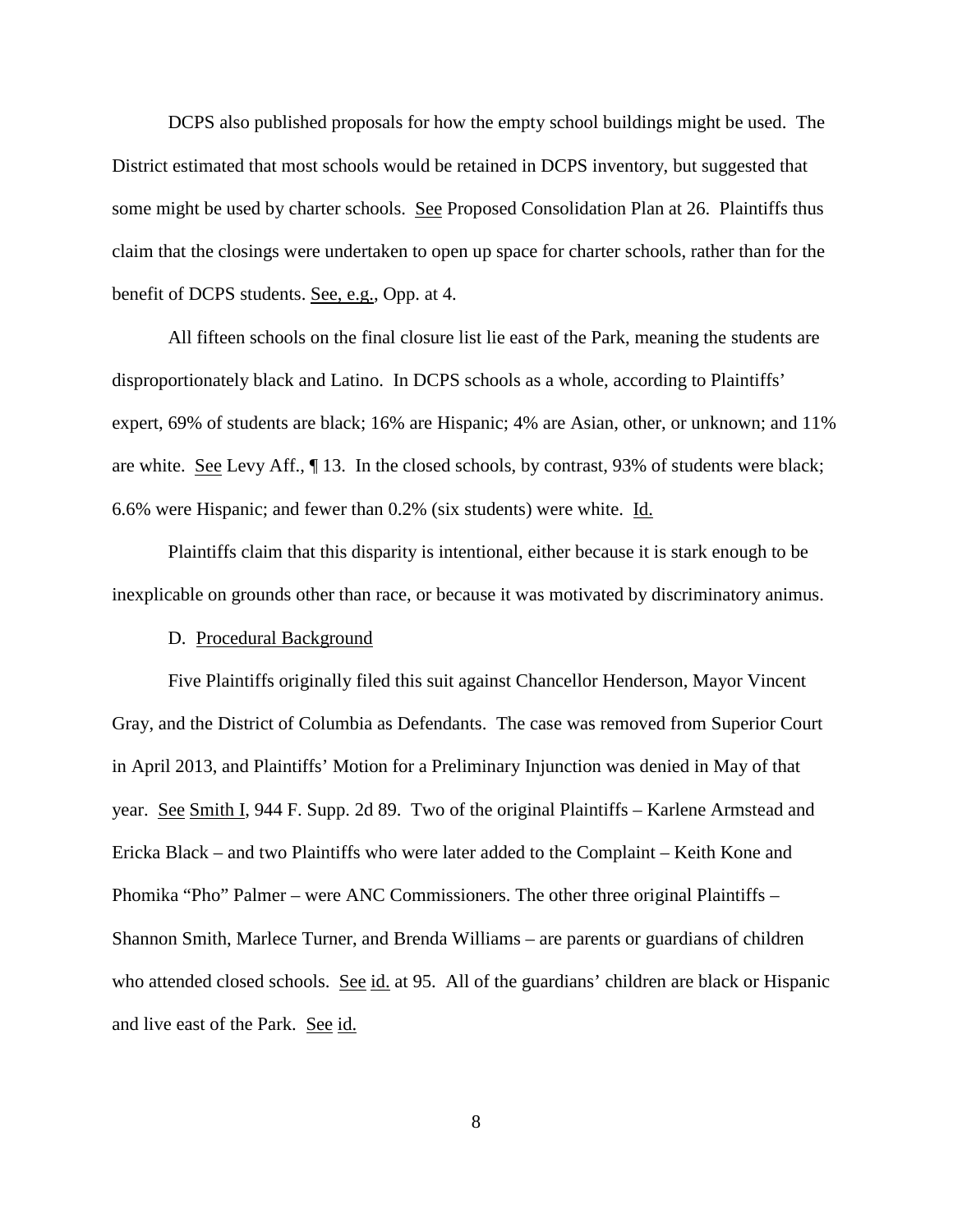In their original Complaint, Plaintiffs alleged that the District violated D.C. statutes requiring notice to ANC Commissioners of the school closures, the D.C. Sunshine Amendment, the Constitution's equal-protection guarantee (asserted under 42 U.S.C. § 1983), Title VI of the Civil Rights Act, the Individuals with Disabilities Education Act, the Americans with Disabilities Act, the Rehabilitation Act, and the D.C. Human Rights Act. See id. In their Amended Complaint, Plaintiffs added two additional state-law claims. See Am. Compl., ¶¶ 103-09.

The Court ruled on Defendants' Motion to Dismiss in October 2013, ultimately dismissing the ANC Commissioners as Plaintiffs and the lion's share of Plaintiffs' claims. See Smith II, 982 F. Supp. 2d 32. What remains are Plaintiffs' Equal Protection, Title VI, and DCHRA claims alleging discrimination. Defendants now move for summary judgment, contending that there is no evidence that they discriminated against Plaintiffs and their children.

### **II. Legal Standard**

## A. Summary Judgment

Summary judgment may be granted if "the movant shows that there is no genuine dispute as to any material fact and the movant is entitled to judgment as a matter of law." Fed. R. Civ. P. 56(a); see also Anderson v. Liberty Lobby, Inc., 477 U.S. 242, 247-48 (1986); Holcomb v. Powell, 433 F.3d 889, 895 (D.C. Cir. 2006). A fact is "material" if it is capable of affecting the substantive outcome of the litigation. See Liberty Lobby, 477 U.S. at 248; Holcomb, 433 F.3d at 895. A dispute is "genuine" if the evidence is such that a reasonable jury could return a verdict for the nonmoving party. See Scott v. Harris, 550 U.S. 372, 380 (2007); Liberty Lobby, 477 U.S. at 248; Holcomb, 433 F.3d at 895. "A party asserting that a fact cannot be or is genuinely disputed must support the assertion" by "citing to particular parts of materials in the record" or "showing that the materials cited do not establish the absence or presence of a genuine dispute,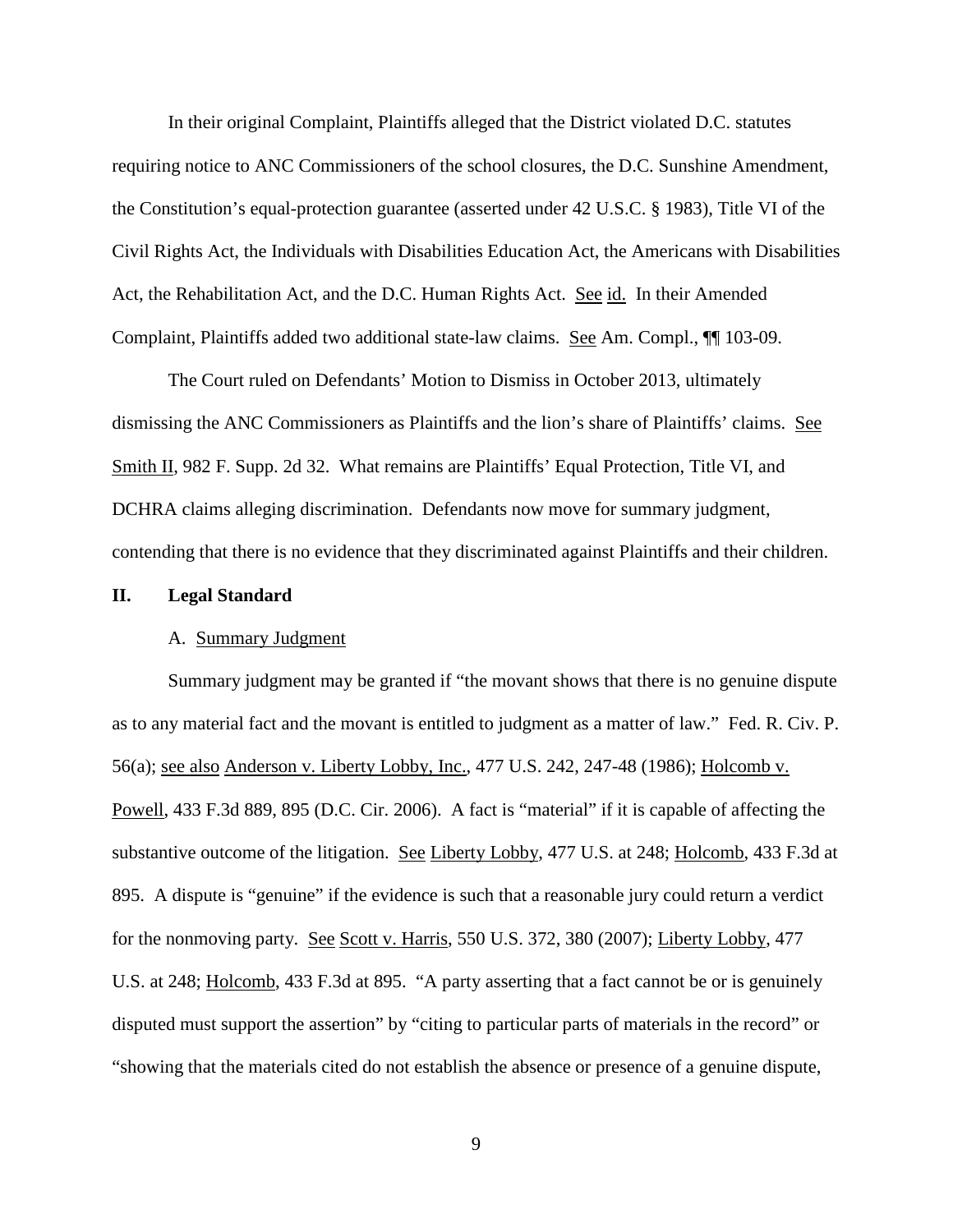or that an adverse party cannot produce admissible evidence to support the fact." Fed. R. Civ. P.  $56(c)(1)$ .

When a motion for summary judgment is under consideration, "[t]he evidence of the nonmovant[s] is to be believed, and all justifiable inferences are to be drawn in [their] favor." Liberty Lobby, 477 U.S. at 255; see also Mastro v. PEPCO, 447 F.3d 843, 850 (D.C. Cir. 2006); Aka v. Wash. Hosp. Ctr., 156 F.3d 1284, 1288 (D.C. Cir. 1998) (*en banc*). On a motion for summary judgment, the Court must "eschew making credibility determinations or weighing the evidence." Czekalski v. Peters, 475 F.3d 360, 363 (D.C. Cir. 2007).

The nonmoving party's opposition, however, must consist of more than mere unsupported allegations or denials and must be supported by affidavits, declarations, or other competent evidence, setting forth specific facts showing that there is a genuine issue for trial. See Fed. R. Civ. P. 56(e); Celotex Corp. v. Catrett, 477 U.S. 317, 324 (1986). The nonmovant is required to provide evidence that would permit a reasonable jury to find in its favor. See Laningham v. Navy, 813 F.2d 1236, 1242 (D.C. Cir. 1987).

### B. Motion to Strike

Although courts typically view evidence in the light most favorable to the non-moving party, Defendants here argue that some of Plaintiffs' evidence should not be considered at all. That is because the evidence was not disclosed during discovery. See Fed. R. Civ. P. 37(c). Broadly speaking, this evidence falls into three categories: (i) affidavits from experts and other witnesses whose identities were not disclosed; (ii) publicly available reports from policy groups; and (iii) some updated affidavits from Plaintiffs' witness Mary Levy.

According to the Federal Rules, "If a party fails to provide information or identify a witness as required by [the Rules], the party is not allowed to use that information or witness to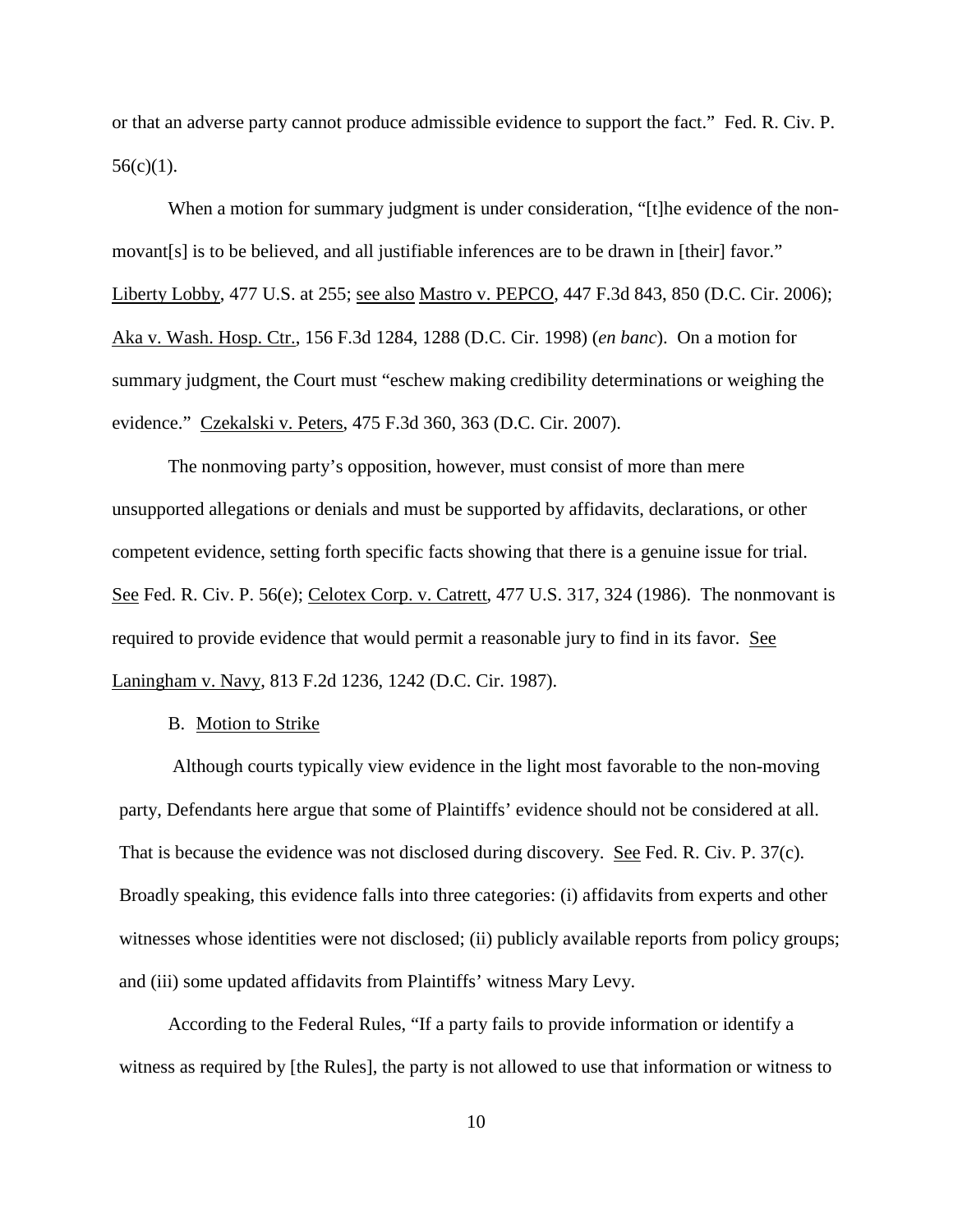supply evidence on a motion, at a hearing, or at a trial, unless the failure was substantially justified or is harmless." Fed. R. Civ. P. 37(c)(1). Local rules echo that requirement. See LCvR 26.2(a) ("A party that without substantial justification fails to disclose information . . . or to amend a prior response to discovery . . . , is not, unless such failure is harmless, permitted to use as evidence at a trial, at a hearing, or on a motion any witness or information not so disclosed."). Here, Plaintiffs appear to admit that they did not timely identify several witnesses and that they never furnished the District with the relevant reports. See Opp. to Mot. to Strike at 13.

For the Court to consider the evidence at issue, then, Plaintiffs must show that the failure "was substantially justified" or "harmless." Fed. R. Civ. P. 37(c)(1). Generally, "[t]he harm from the failure to disclose a witness flows from the unfair surprise hindering the prejudiced party's ability to examine and contest that witness' evidence." Elion v. Jackson, 544 F. Supp. 2d 1, 6 (D.D.C. 2008). "If the court" accepts "eleventh-hour declarations," then the District "would effectively be deprived of the opportunity to depose [Plaintiffs'] new witnesses." United States *ex rel.* Purcell v. MWI Corp., 824 F. Supp. 2d 12, 19 (D.D.C. 2011). The District would also have to unexpectedly gather rebuttal evidence at a moment's notice, which could cause substantial harm to its case. Id.

Considering first the affidavits supplied by "surprise" witnesses and experts, the Court finds that their late disclosure was neither "substantially justified" nor "harmless." Plaintiffs claim that their slew of additional experts is justified because they just now "learned that Defendants' 'only'" purported "purpose[] for closing the schools w[as] 'improving DCPS resource allocation and . . . educational experiences for DCPS students." Opp. to Mot. to Strike at 10. Put plainly, this statement is absurd. Improving efficiency and programming has always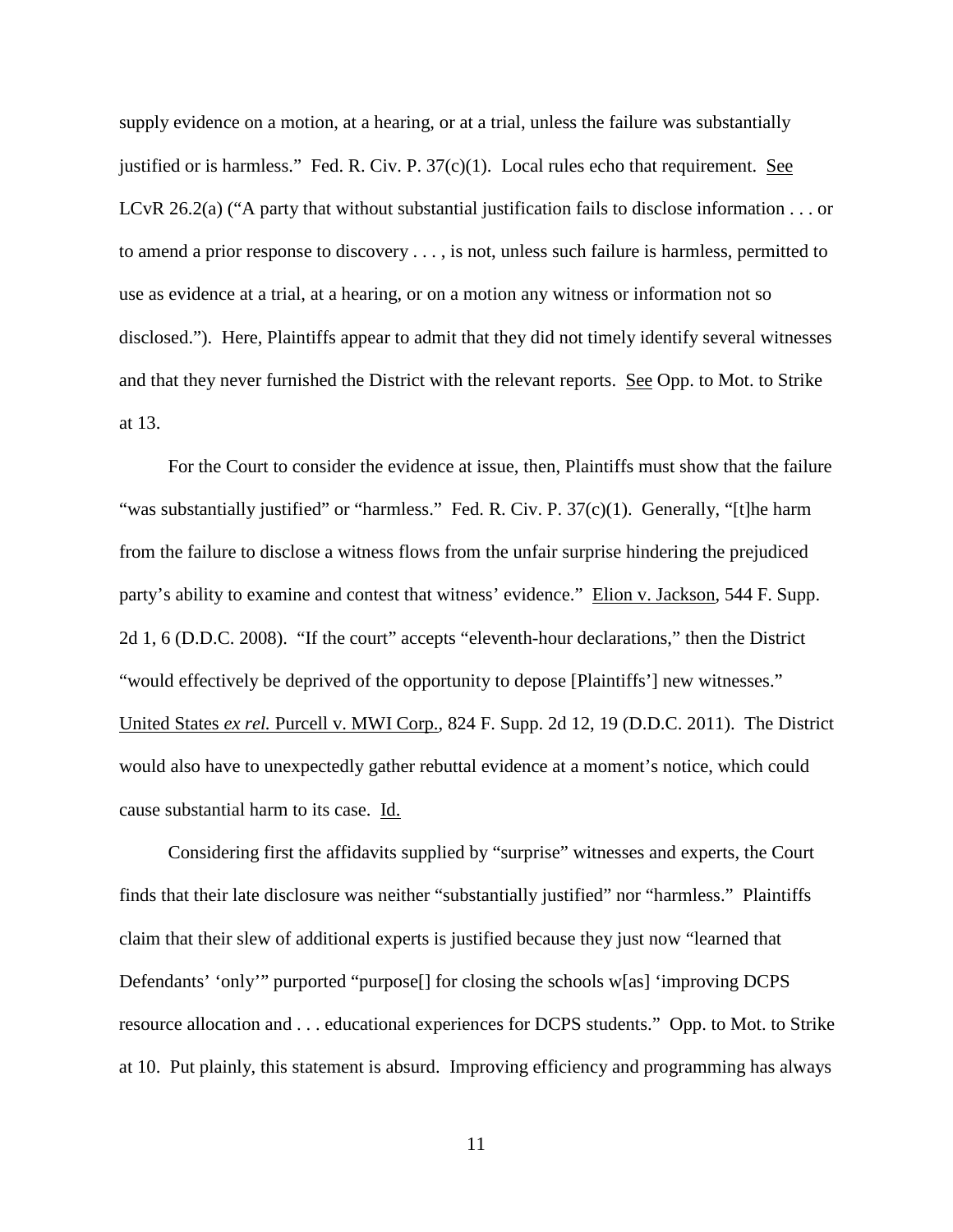been the District's stated reason for closing schools. See Proposed Consolidation Plan at 5-15. Plaintiffs' new expert testimony, moreover, is not "harmless," since Plaintiffs have robbed the District of the opportunity to depose or otherwise rebut the new evidence prior to summary judgment. To be sure, DCPS would not be severely prejudiced if the affidavits were admitted, since the Court would reach the same decision even if it considered the experts' arguments. But in the interest of fairness, the Court will exclude those affidavits, except for one that was proffered earlier in this litigation. See Opp., Exhs. C, W, X; but see Opp., Exh. S (same affidavit submitted to Court in ECF No. 8-19).

Moving to the next two categories of materials, the Court finds that these yield a different result. The reports to which Defendants object are publicly available and hence could easily be the subject of judicial notice. See Kaempe v. Myers, 367 F.3d 958, 965 (D.C. Cir. 2004) (public documents subject to notice); Opp., Exhs. E, G, H, K, T, U (public reports); but see Opp., Exh. V (not obviously publicly available and hence excluded). Considering them would, therefore, be harmless. Similarly, regarding the updated Levy affidavits, DCPS already knew that she would be testifying at trial and had the chance to depose her. The new information contained in those affidavits appears largely to incorporate updated statistics that the District itself only recently made available. See Opp., Exhs. B, R. The integration of this information into updated or additional affidavits is therefore both justified and harmless.

Having resolved that question, the Court proceeds to the merits.

#### **III. Analysis**

To support what remains of their case of discrimination, the parents advance a number of theories. First, they claim that under-enrolled schools in white neighborhoods have never been closed – or, at least, that the District made a greater effort to save those schools back in the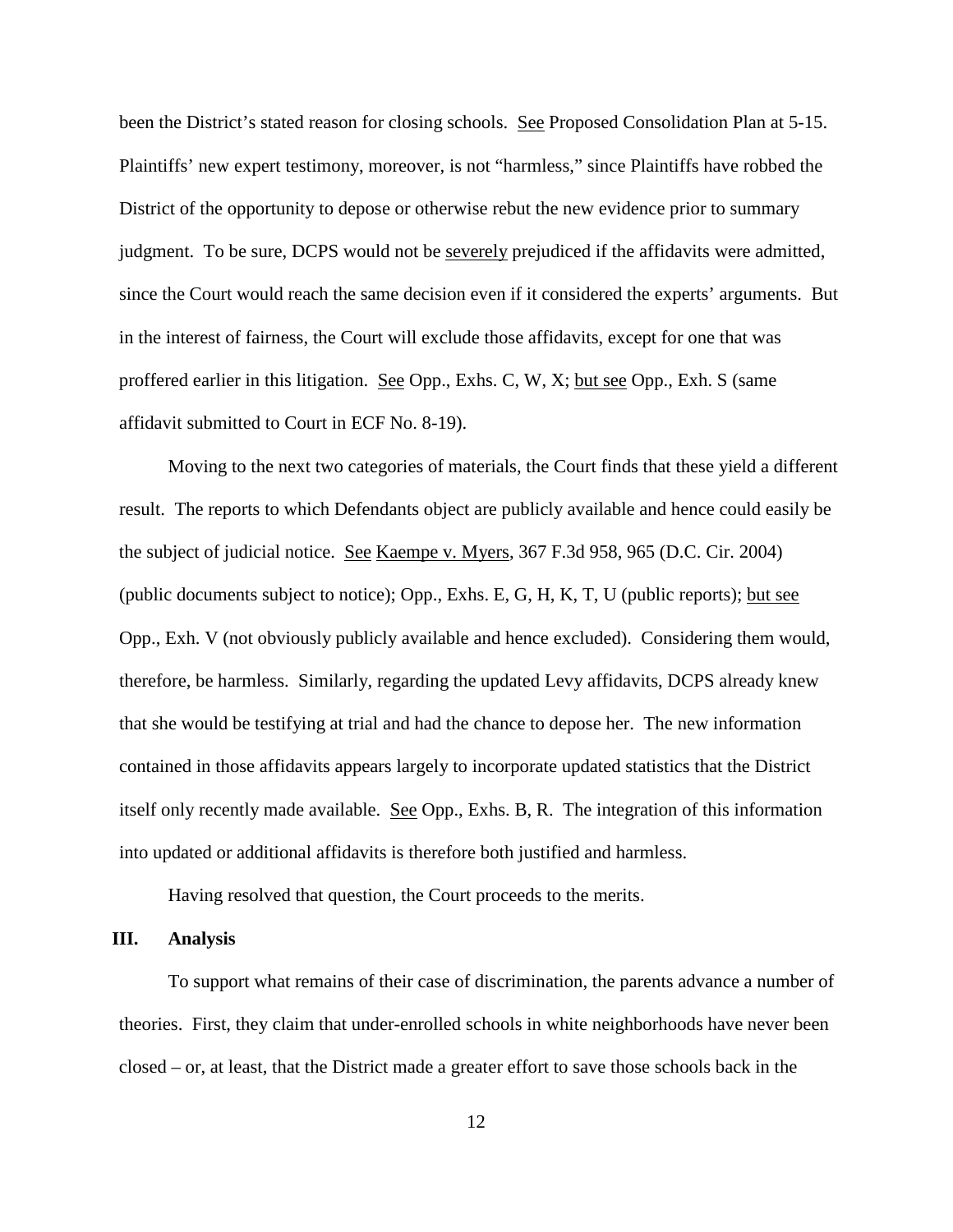1970's. Next, they maintain that the reasons given for the closures are a façade. Instead of wanting to improve the resources allocated to all DCPS schools, as Henderson and her staff claimed, Plaintiffs contend that schools were closed to meet two objectives: to fund teacher bonuses – which disproportionately go to whiter schools – and to make room for more charters. Both of these initiatives, the parents assert, are discriminatory and impermissible.

In analyzing Plaintiffs' claims, the Court begins by considering its authority to resolve certain policy disputes raised by the parents and then proceeds to separate analyses of Plaintiffs' federal and local causes of action.

# A. Policy Questions

As a preliminary matter, the Court notes that many of Plaintiffs' arguments cannot be properly addressed or resolved by a federal judge. That is because the contentions are political rather than legal. For example, portions of the briefing boil down to the following syllogism: (1) Charter schools and performance pay for teachers are bad policies that Plaintiffs dislike; (2) The District "illigetimate[ly]" closed neighborhood schools to support charter schools and performance pay; (3) Therefore, the closures should not be allowed. Opp. at 40. Taking another tack, Plaintiffs also contend that school closures are generally bad for kids and do not really save money; therefore, they say, the Court should re-open the closed schools.

As a matter of policy, there is sharp disagreement on those issues. Some studies tend to show that charter schools, if well managed, can be incredibly successful, and many major urban districts have embraced this reform. See, e.g., The Boston Foundation, Informing the Debate: Comparing Boston's Charter, Pilot and Traditional Schools 9 (Jan. 2009) (Boston charter schools produce positive results); CREDO, National Charter School Study 36-37 (2013) (charter schools have positive impact for children living in poverty); Christina Clark Tuttle, *et al.*, Student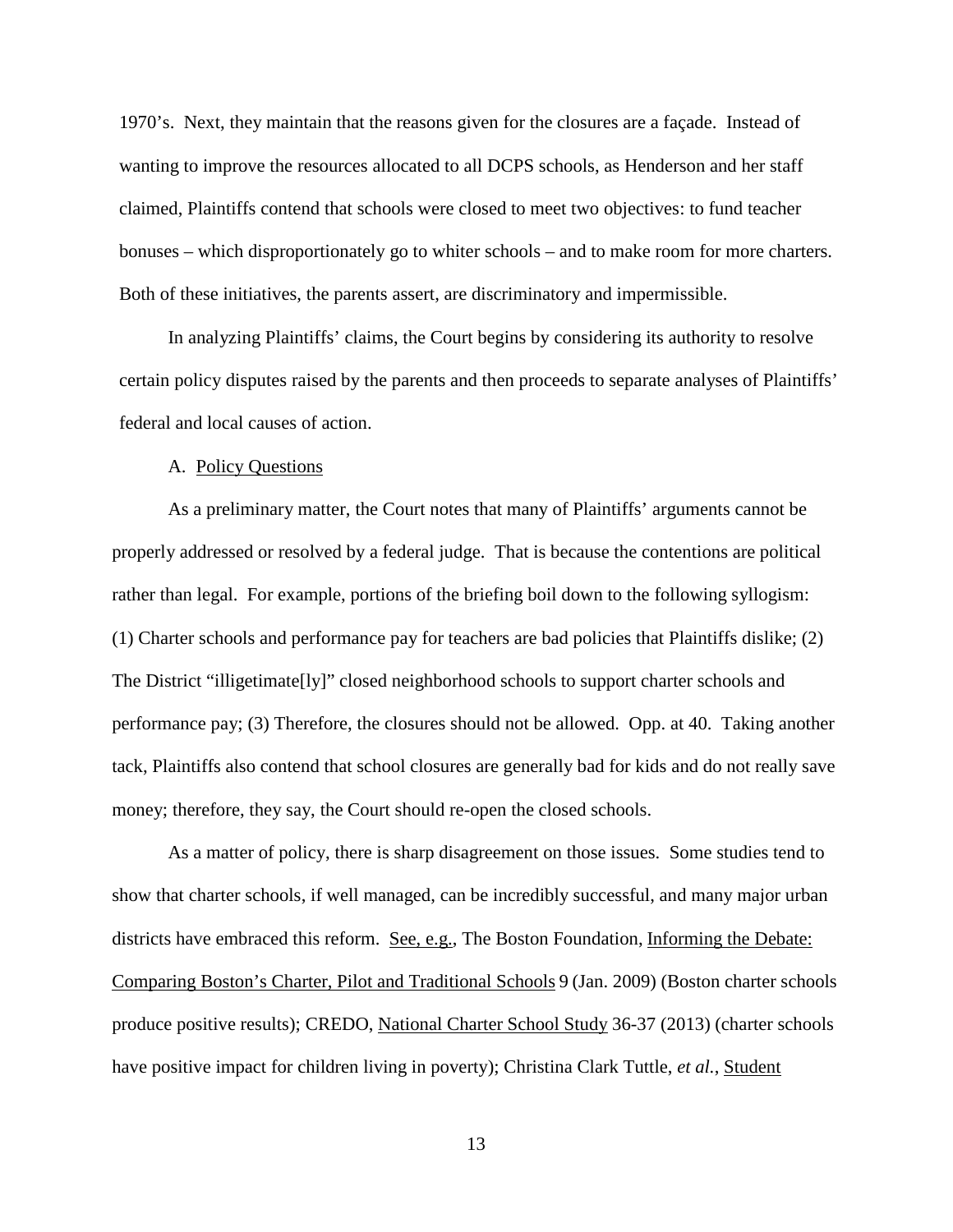Characteristics and Achievement in 22 KIPP Middle Schools at xi (2010) (KIPP schools had significant, positive impact on student achievement). Other studies cast doubt on the efficacy of charters. See Diane Ravitch, The Myth of Charter Schools, N.Y. Rev. of Books, Nov. 11, 2010, available at http://goo.gl/lDYktL (among charter schools "17 percent were superior to a matched traditional public school; 37 percent were worse than the public school; and the remaining 46 percent had academic gains no different from that of a similar public school"). The same is true of performance pay correlated to student achievement. Compare Victor Lavy, Performance Pay and Teachers' Effort, Productivity, and Grading Ethics, Am. Econ. Rev. 3-4, Dec. 2009, (performance pay works), with Steven Glazerman & Allison Seifullah, An Evaluation of the Chicago Teacher Advancement Program (Chicago TAP) After Four Years xiv (Mar. 2012) (bonuses do not necessarily impact achievement). School closures, too, receive mixed reviews. They have been embraced, for example, by the federal Department of Education as one of four "turnaround" models for failing schools. See School Improvement Grants, 75 Fed. Reg. 66,363, 66,366 (Oct. 28, 2010). They have also been panned by certain critics. See Opp., Exh. U (CReATE, Research Brief on School Closures (Mar. 2013)) at 1 (school closures cause lower test scores and higher dropout rates).

For any policymaker, whether to embrace these reforms is a difficult question that requires expert judgment. For courts, it is simply an impossible – indeed, an impermissible – question to answer. "[C]ontroversies which revolve around policy choices and value determinations," are, after all, generally "committed" to the people's representatives "for resolution." Japan Whaling Ass'n v. Am. Cetacean Soc., 478 U.S. 221, 230 (1986). Judges are "particularly ill suited to make such decisions, as 'courts are fundamentally underequipped to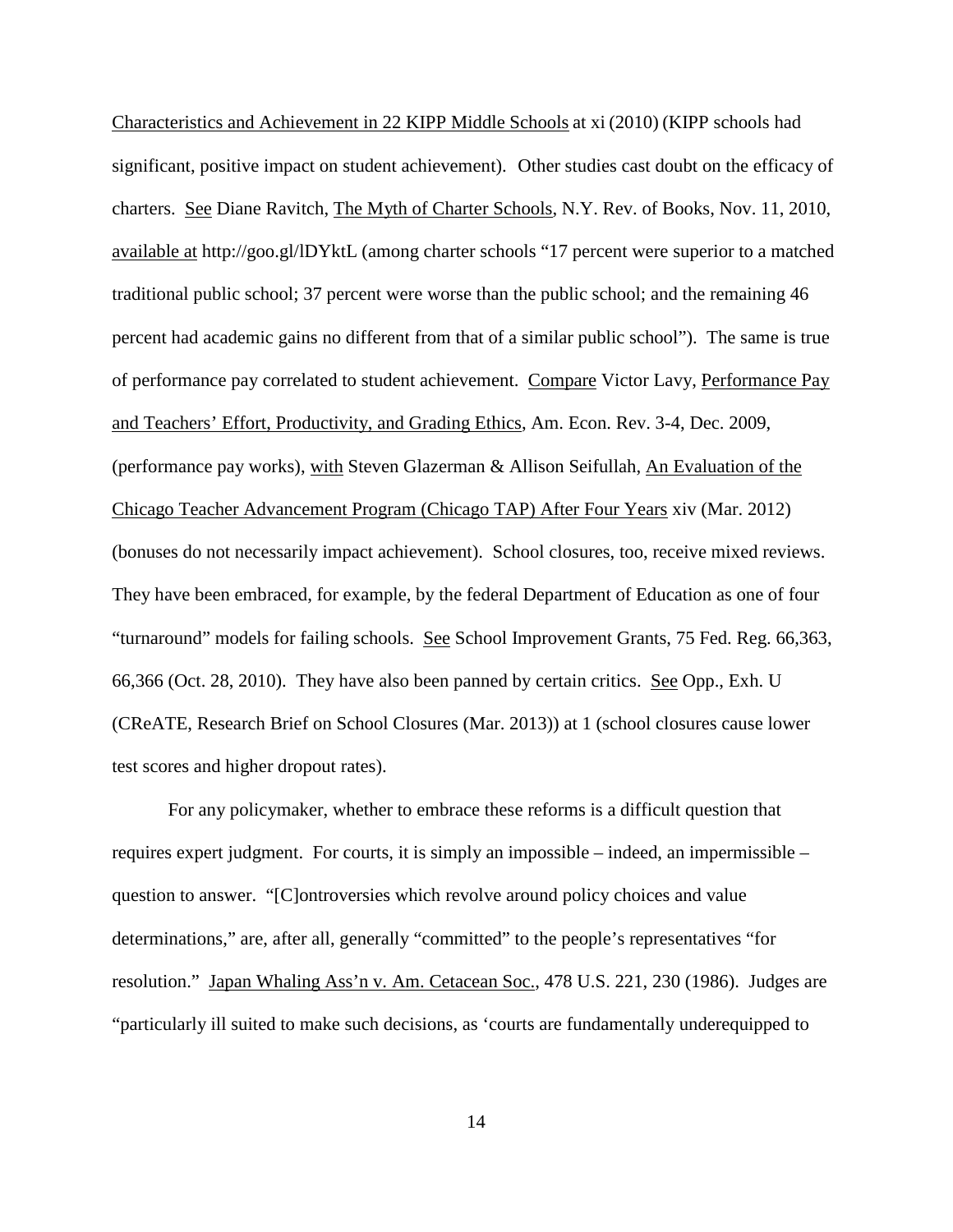formulate . . . policies or develop standards for matters not legal in nature.'" Id. (quoting United States *ex rel.* Joseph v. Cannon, 642 F.2d 1373, 1379 (D.C. Cir. 1981)).

Whether charter schools, performance pay, and school turnarounds are worthwhile policy tools is a question for school superintendents and state legislatures. There is no governable legal standard for assessing the promise of those reforms. Careers in the education sector will likely be launched and shattered on the success or failure of those movements. It is not for courts to say whether, in the faraway future, researchers will finally concur on whether these initiatives succeeded or failed. Instead, the only question for the Court to address is whether these reforms are illegal – in other words, are they inherently discriminatory or discriminatory as applied to Plaintiffs' children? Answering that question, as it turns out, is a tough hill for Plaintiffs to climb.

#### B. Equal Protection and Title VI

Plaintiffs' Amended Complaint alleges, under 42 U.S.C. § 1983, that the District's school closures discriminated against their children on the basis of disability, residence, and race in violation of the Equal Protection component of the Fifth Amendment. See Am. Compl., ¶ 95; Bolling, 347 U.S. 497. Plaintiffs' briefing, however, advances only claims of racial discrimination, so the Court will treat the disability and residence arguments as conceded. Plaintiffs also brought suit under Title VI of the Civil Rights Act of 1964, which protects against discrimination based on race, color, and national origin in District schools. See 42 U.S.C. § 2000d ("No person in the United States shall, on the ground of race, color, or national origin, be excluded from participation in, be denied the benefits of, or be subjected to discrimination under any program or activity receiving Federal financial assistance.").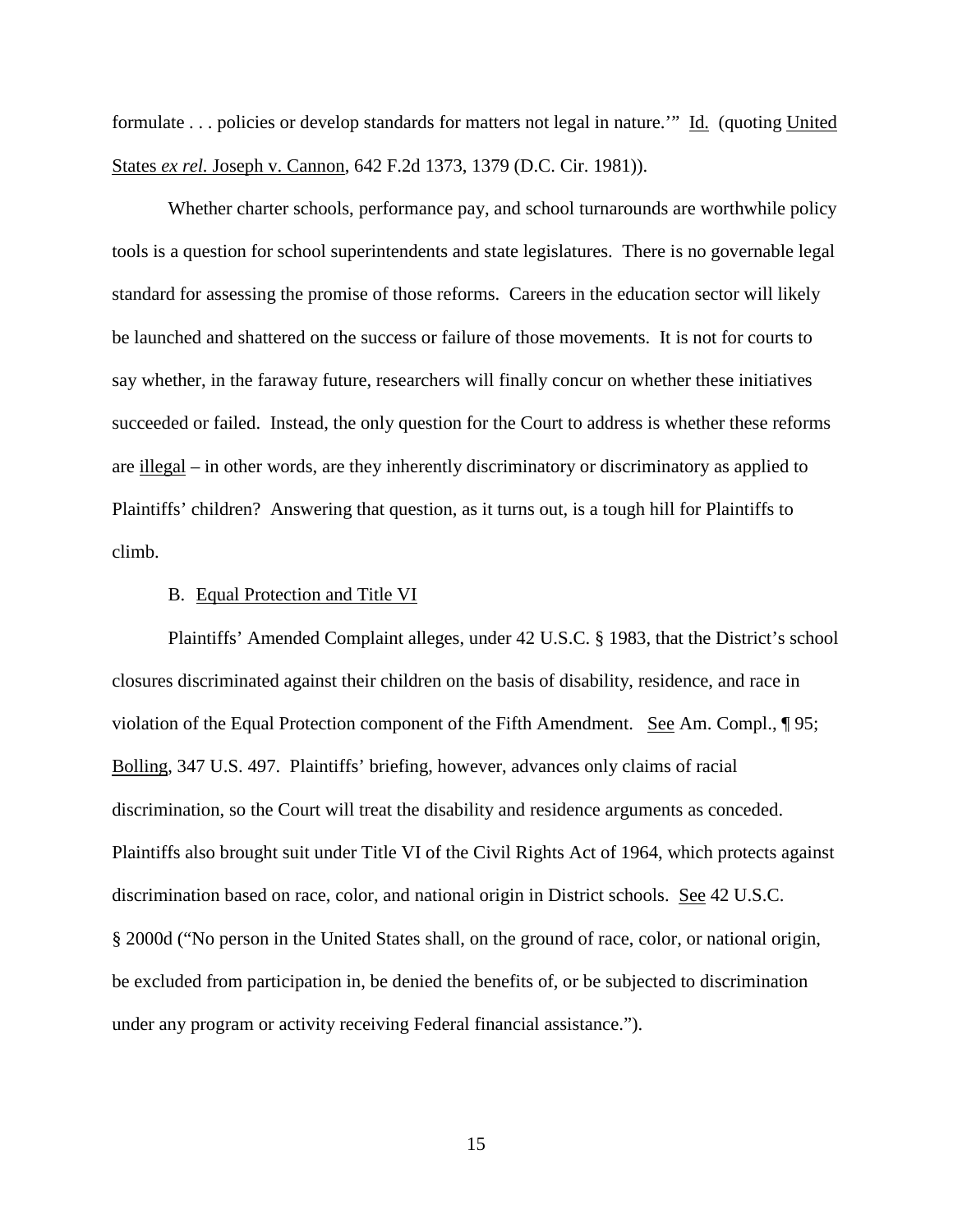Both Equal Protection and Title VI claims require a showing of intentional

discrimination. See Vill. of Arlington Heights v. Metro. Hous. Dev. Corp., 429 U.S. 252, 264-65 (1977) ("[O]fficial action will not be held unconstitutional solely because it results in a racially disproportionate impact. . . . Proof of racially discriminatory intent or purpose is required to show a violation of the Equal Protection Clause."); Alexander v. Sandoval, 532 U.S. 275, 280 (2001) ("I]t is similarly beyond dispute – and no party disagrees – that  $[42 \text{ U.S.C.} \$ 2000d]$ prohibits only intentional discrimination."). Proving intentional discrimination is notoriously difficult, absent direct evidence of a discriminatory rationale. After all, discriminatory intent "implies more than intent as volition or intent as awareness of consequences. It implies that the decisionmaker . . . selected or reaffirmed a particular course of action at least in part 'because of,' not merely 'in spite of,' its adverse effects upon an identifiable group." Pers. Adm'r of Mass. v. Feeney, 442 U.S. 256, 279 (1979) (citation omitted); see also Arlington Heights, 429 U.S. at 265-66 (discriminatory intent need be only a "motivating factor in the decision"). Runof-the-mill disparate impact – that is, the fact that a policy disproportionately hurts a certain group – does not clear this hurdle. See Arlington Heights, 429 U.S. at 264-65.

Because the school-closure plan is race neutral on its face, Plaintiffs must prove either that the District's plan has been applied differently depending on students' race, see Yick Wo. v. Hopkins, 118 U.S. 356, 373-74 (1886), or that it was actually motivated by discriminatory animus and has achieved its discriminatory goal. See Arlington Heights, 429 U.S. at 265-66; Gomillion v. Lightfoot, 364 U.S. 339, 346-47 (1960).

To repeat, the parents advance three main arguments as to why the closings were, in fact, discriminatory. First, they assert that, since the 1970's, the District's school-closure policy has been applied differently to white schools, which have been kept open, than to black schools,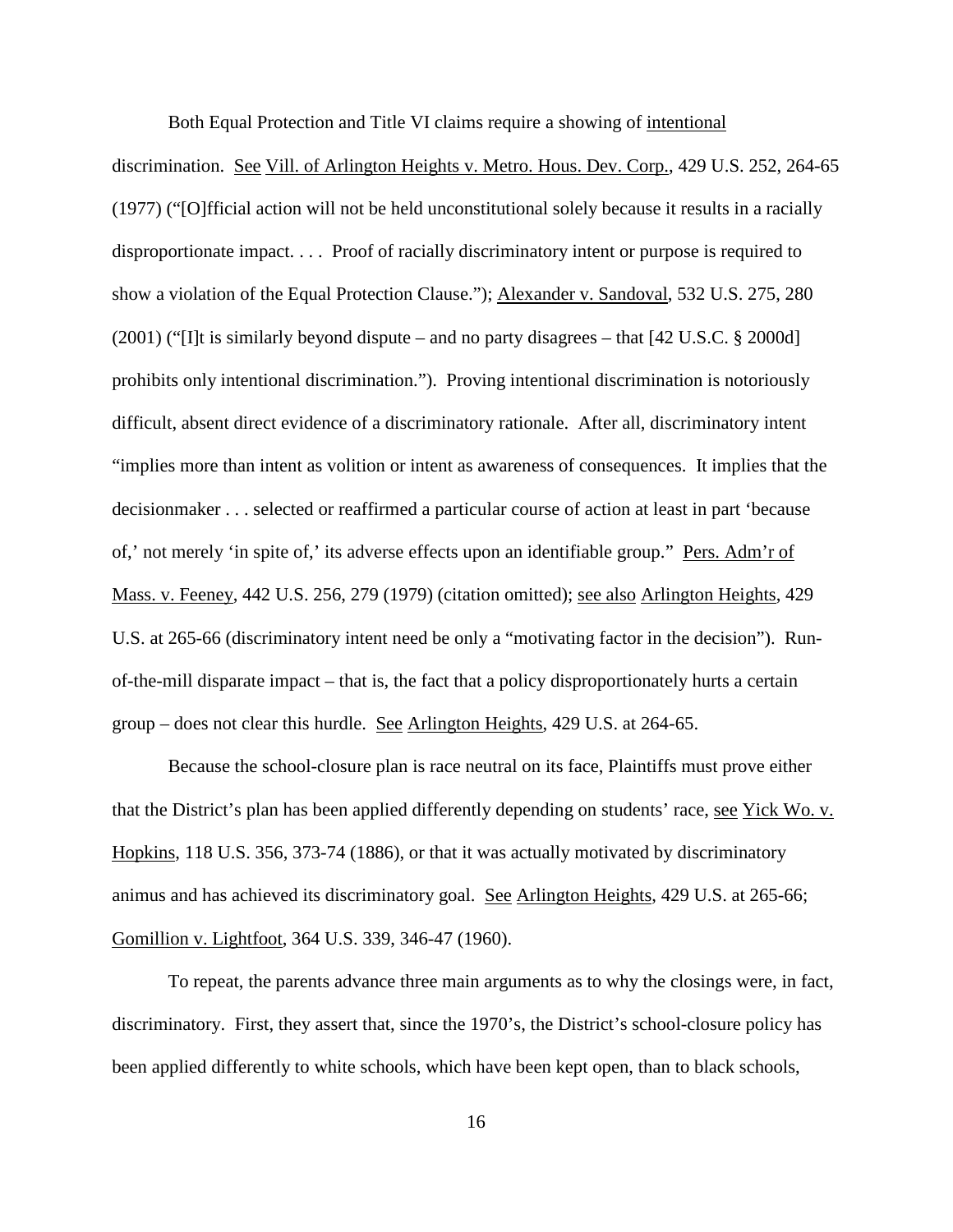which have been closed when under-enrolled. Second, they contend that the school closures were intended to fund performance bonuses for teachers in disproportionately white schools, and hence the closings themselves were discriminatory. Third, they posit that the closings were undertaken to create more room for charter schools, which they also view as discriminatory. The Court addresses each theory in turn.

# *1. Discriminatory Application of Closures*

Plaintiffs first argue that the District has applied its school-closure policy in a discriminatory manner. That is, even if DCPS does have a policy of closing under-enrolled schools, that policy is only actually applied to black schools. Black students, as a result, are intentionally made to suffer as white students escape unscathed. According to Plaintiffs, "DCPS has historically protected schools west of the Park," which are disproportionately white. Opp. at 8. The parents claim that "no Ward 3 school was closed" in the 1970's, even when schools were severely under-enrolled. Id. By contrast, Chancellor Rhee recently closed 23 schools east of the Park, and Chancellor Henderson has now closed 15 additional schools in those same neighborhoods. Clearly, Plaintiffs state, this shows a consistent pattern of discrimination from the 1970's to today.

The problems with this argument are manifold. To begin with, comparing District governance in the 1970's with the state of DCPS today is not a terribly productive exercise. Kaya Henderson – the relevant decisionmaker in this case – was so young in the early 1970's that she was not yet eligible to attend public school, let alone run a district. More importantly, at that time, DCPS was overseen by an elected school board and did not even have a Chancellor, who is appointed by the Mayor. Cf., e.g., Shelby County v. Holder, 133 S. Ct. 2612, 2629 (2013) (criticizing the use of "40-year-old facts having no logical relation to the present day" in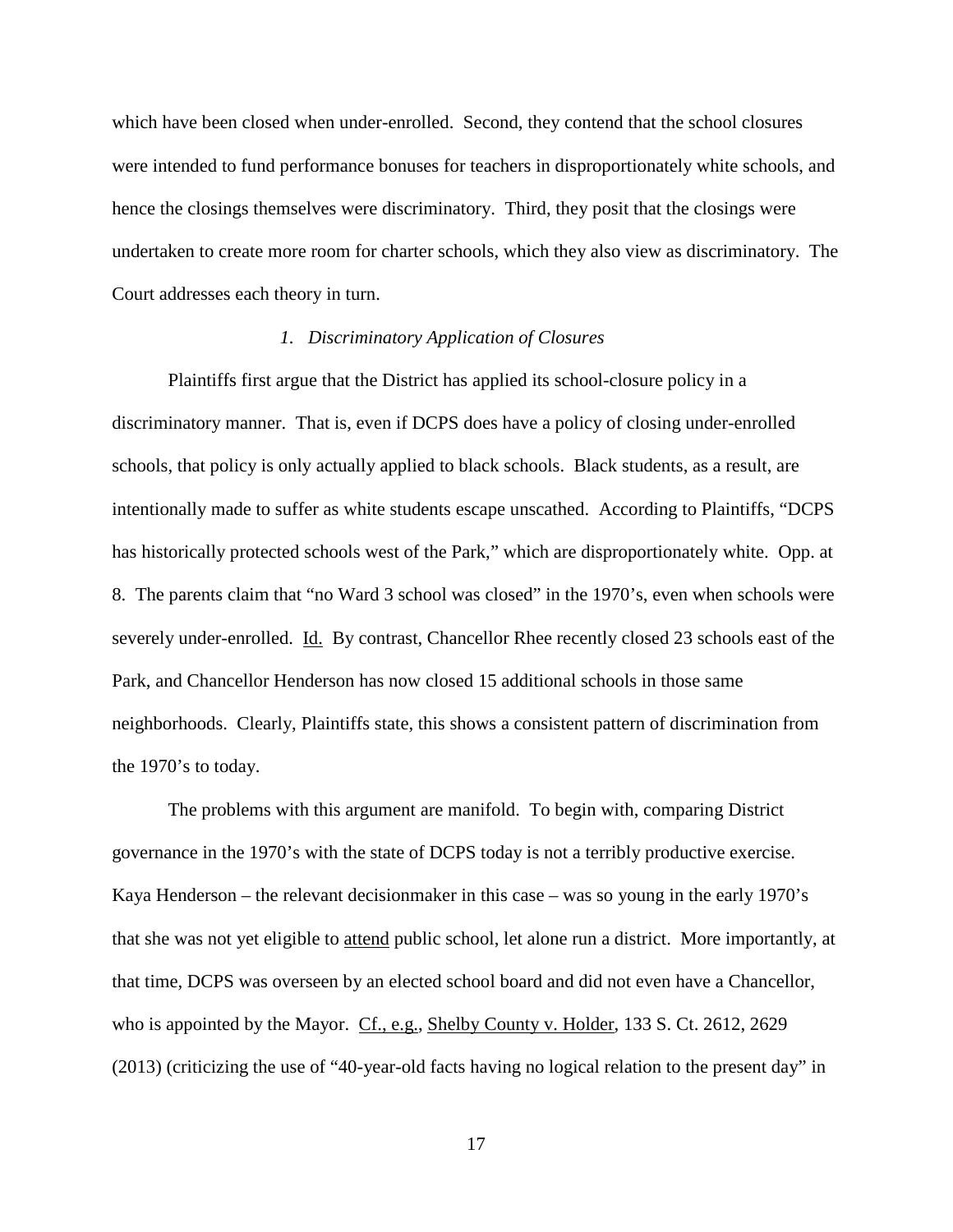the civil-rights context); Parents Involved in Community Schools v. Seattle School Dist. No. 1, 551 U.S. 701, 736-37 (2007) (opinion of Roberts, C.J.) (observing the difference between policies in place during desegregation and today's thorny policy problems of *de facto* segregation). Plaintiffs, moreover, present no evidence of any actual policy – formal or informal – that began in the 1970's and somehow survived to this day. Today's school-closure criteria may well differ from whatever rubric was applied in the 1970's. On this record, no reasonable jury could find any useful connection between the events of the 1970's and today's school closings.

Even if the 1970's closures could meaningfully be linked those closures in 2013, the District's actions cannot be construed as intentionally discriminatory. To make out an Equal Protection case, Plaintiffs need to show "a clear pattern" of discrimination, "unexplainable on grounds other than race." Arlington Heights, 429 U.S. at 266. This they cannot do. Comparison to the relevant Supreme Court opinions outlining intentionally discriminatory treatment illustrates the point. In Yick Wo, "uncontradicted" evidence "show[ed] that all Chinese applications" to lawfully run urban laundromats were "in fact, denied, and those of Caucasians" – who operated exactly the same sort of laundries – were "granted." 118 U.S. at 361. Thus, whites were free to pursue their livelihood unmolested, while Asians in the same profession were arrested and harassed. In Gomillion, a city's boundaries were redrawn "to remove from the city all save only four or five of its 400 Negro voters while not removing a single white voter or resident." 364 U.S. at 341. The inference of discrimination thus was inescapable.

In the District, by contrast, it appears that significant numbers of both white and black schools have been closed when their facilities were under-utilized. Although Plaintiffs claim that "no Ward 3 school was closed" in the 1970's, their own historical sources flatly contradict this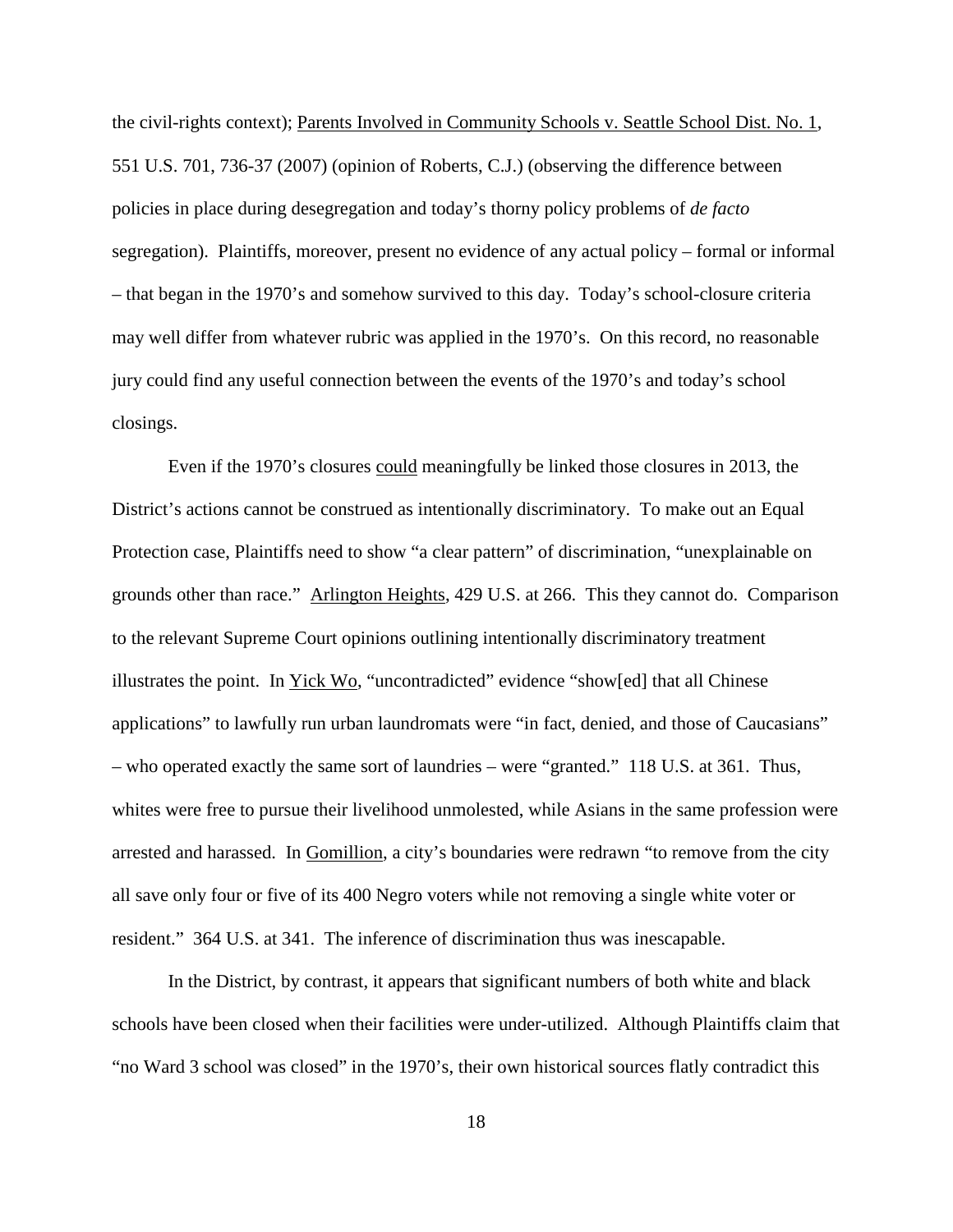account. Ward 3 parents banded together in the 1970's, after all, precisely because "'[s]chools were being closed all over the city'" – including in Ward 3 – "'and several in Georgetown had already been closed.'" Jones, *supra*, at 21. And of the six schools with which white parents were most concerned, two were actually shuttered. Id. at 37-38. The historic treatment of white schools and the current treatment of black schools, in other words, is not so different.

No one is denying that the racial disparities in the recent closings are striking. In the closed schools, after all, a startling 93% of students were black and fewer than 0.2% (six students) were white. <u>See</u> Levy Aff.,  $\P$  13. But here, the disparity appears to be caused by the location of the under-enrolled schools, not by intentional discrimination. In the 1970's, there were many under-enrolled schools west of the Park, in whiter neighborhoods; now, they lie to the east. There is no evidence that schools west of the Park would be treated differently if they once again became under-enrolled. While it is indeed regrettable that our city schools have become so segregated, it is residential segregation, along with changing population patterns, that is largely to blame for the disparities in the closures.

Similarly, in Yick Wo and Gomillion "no reason for" the disparate treatment "was shown, and the conclusion" could not "be resisted, that no reason for it exist[ed] except hostility to" race.  $Yick W<sub>0</sub>$ , 118 U.S. at 374. Here, by contrast, the record is replete with compelling, race-neutral reasons for the District's actions. As DCPS noted when it announced the closures, "Too many of our schools are under-enrolled. As a result, we spend too much on maintaining small schools rather than investing in quality programs for students." Final Consolidation Plan at 1. A majority of the schools slated for closure were between 9% and 55% full. See Proposed Consolidation Plan at 17-22. In determining which schools to close, the District looked at four factors: "1. Student enrollment and population changes in the community; 2. Building utilization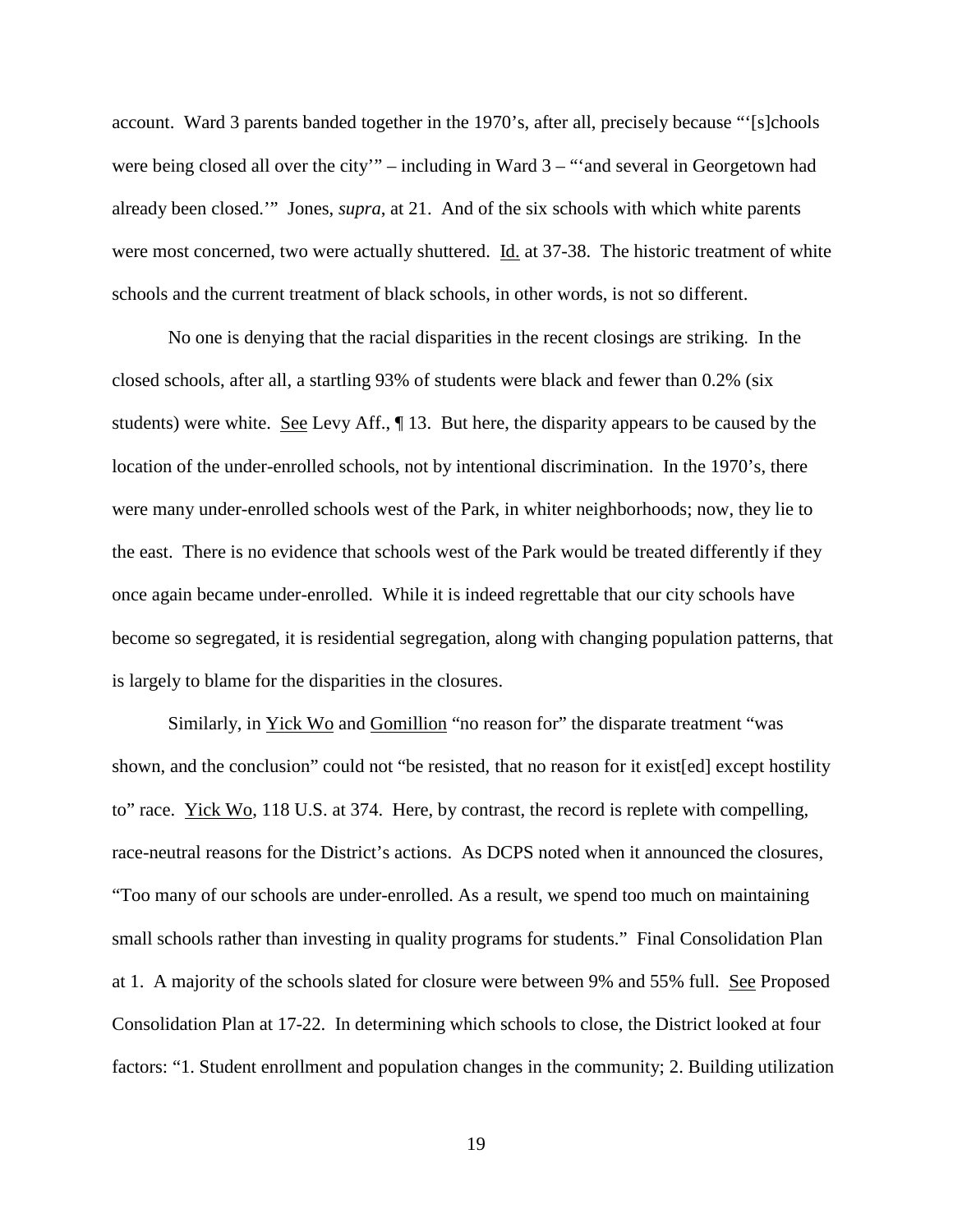rates; 3. The building condition and its modernization status; and 4. The availability of 'receiving schools' to offer students an improved experience." Final Consolidation Plan at 1. None of those factors deals with race, and each makes sense in the context of increasing efficiency and providing all DCPS students with an improved educational experience. Plaintiffs, moreover, offer no evidence that the schools slated for closure failed to meet these criteria, or that any Ward 3 school would have fit the bill better. In fact, overall, Ward 3 schools – which are disproportionately white – are now over-enrolled. See Proposed Consolidation Plan at 23. Viewing the closure criteria as a pretext for discrimination is therefore implausible as a matter of law.

On top of that, now that the schools have closed, the District has indeed used the money saved to meet at least one of its stated goals: ensuring that "[a]ll schools can offer robust programming." Final Consolidation Plan at 1. Although Plaintiffs feared that these closings – like the last round of closures – would save no money at all, that does not appear to be the case. According to Henderson, some of the savings have been used to guarantee "that every elementary school is offering the four core subject areas, social studies, science, math and English language arts, and at least 45 minutes a week of art, music, P.E., library, and foreign language instruction." Henderson Depo. at 134:19-135:5. No reasonable jury would view those changes as a threadbare façade for racial discrimination.

In its last Opinion, the Court wondered if Plaintiffs' theory of differential treatment would prove "too slender a reed on which to hang" its case. See Smith II, 982 F. Supp. 2d at 50. Given the overwhelming and uncontroverted evidence produced by the District showing that its decision was race neutral, the thin reed supporting Plaintiffs' case has indeed snapped. On the current record, no reasonable jury could infer intentional discrimination in the school closures.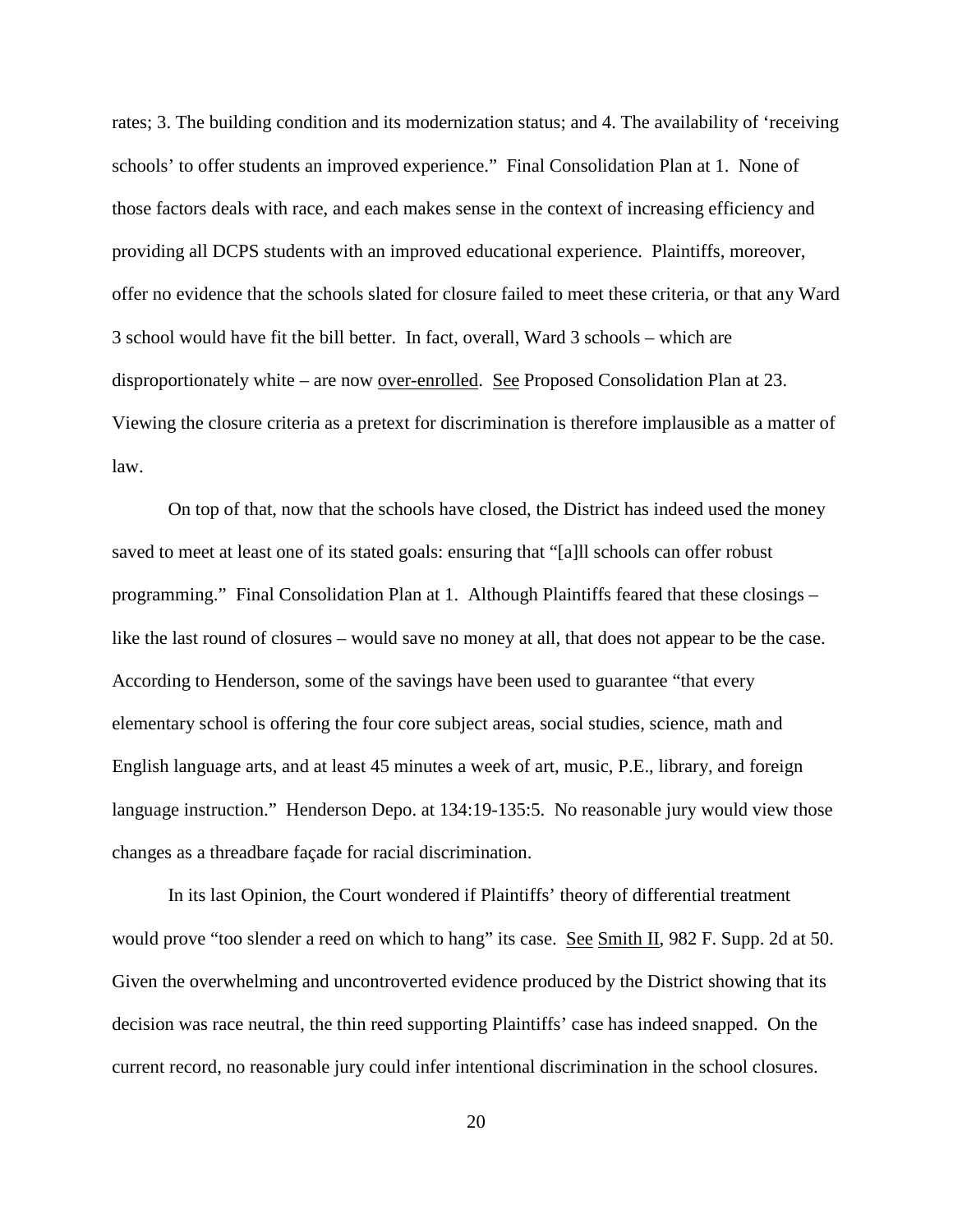#### *2. Performance Pay and Other Resources*

Perhaps sensing the weakness of their argument-in-chief, Plaintiffs rally around another theory in their most recent filings. They now claim that the schools were closed to help fund performance bonuses for highly effective teachers. Because those bonuses are disproportionately awarded to teachers at white schools, Plaintiffs contend that the closings were discriminatory. See Opp., Exh. R (Second Affidavit of Mary Levy),  $\P$  21. This is a convoluted argument, to say the least.

To begin with, the proposition that schools were closed to fund teacher bonuses is not supported by any evidence properly on the record.<sup>[1](#page-20-0)</sup> Even if the Court were to look to the one (now-stricken) affidavit touching on this theory, it alleges only that closures were discussed in 2009-10 as one possible method for funding performance incentives. See Opp., Exh. W (Affidavit of Marni Barron), ¶ 12. The witness does not and cannot say that, several years later and with an entirely different Chancellor, the District actually closed schools for this purpose.

In any event, even if schools were closed to fund teacher bonuses, Plaintiffs would still not prevail. Despite the fact that performance bonuses are disproportionately awarded to teachers at white schools, Plaintiffs have not shown that this is a result of intentional discrimination. By all accounts, these bonuses are awarded to teachers based on race-neutral performance metrics. See, e.g., DCPS, IMPACTplus for Teachers 1-5, available at http://goo.gl/pqiyZf. This is not to say that the District should be proud of the fact that its best teachers work mostly in whiter, more affluent schools. Still, Plaintiffs' argument relies entirely on disparate impact, which is not enough to make out an Equal Protection claim. See Arlington Heights, 429 U.S. at 264-65. Indeed, this claim piggybacks disparate impact – in terms of

<span id="page-20-0"></span><sup>&</sup>lt;sup>1</sup> Plaintiffs cite, by Bates-stamp, one e-mail on the subject sent by DCPS employee Peter Weber. But that e-mail was not submitted as an exhibit to their Opposition, and the Court cannot locate it.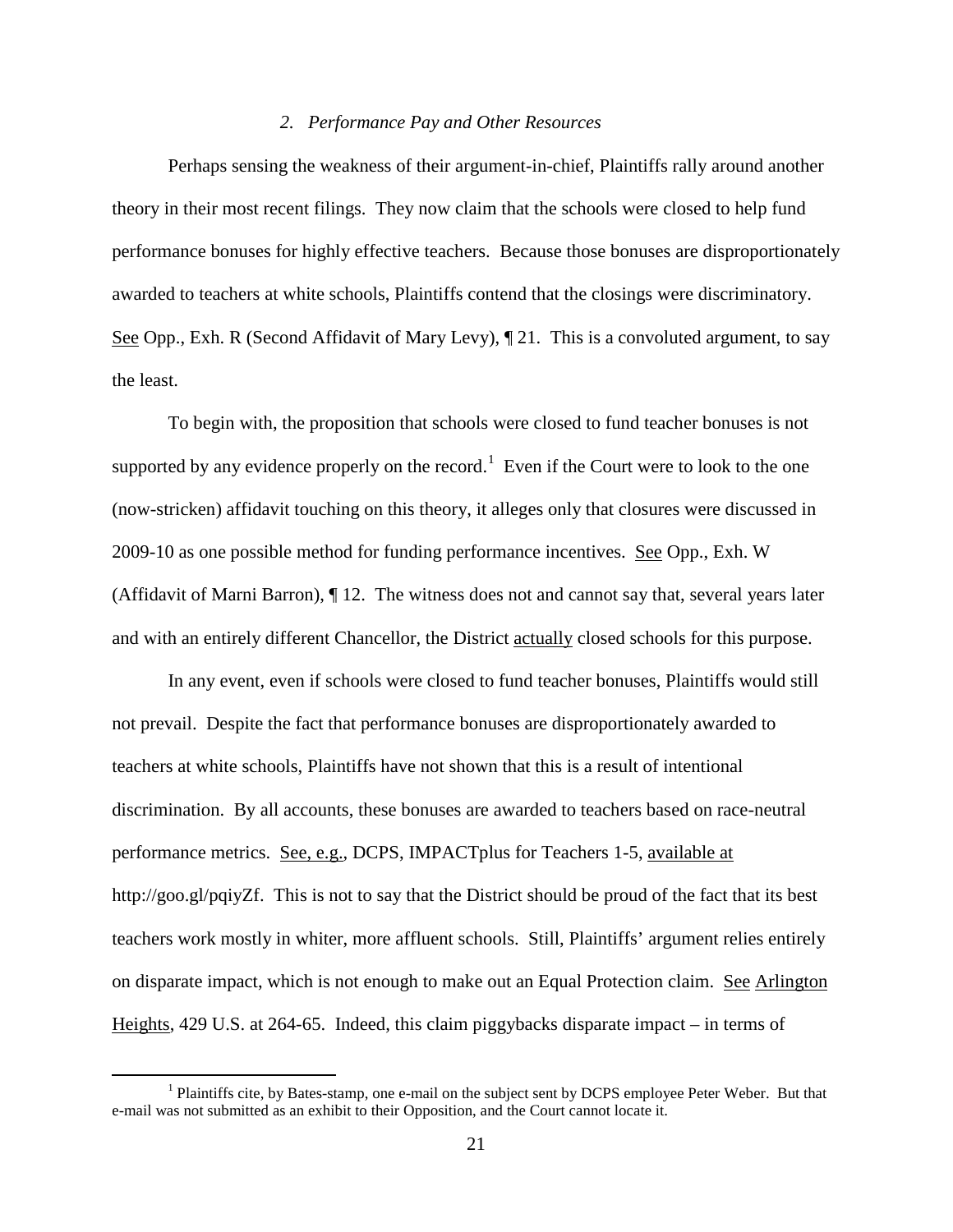performance pay – on top of disparate impact – in terms of the school closures. No reasonable jury could find intentional discrimination based on that attenuated logic.

Along the same lines, Plaintiffs contend that other resources – like traditionally certified teachers and upgraded facilities – are also disproportionately concentrated west of the Park. See, e.g., Opp., Exh. T (Dep't of Educ., Data Snapshot: Teacher Equity (Mar. 2014)) at 12; Exh. G (21st Century School Fund, DCPS Overall Spending on New and Completely Modernized Schools (Jan. 2011)) at 1-2. This, they say, has driven students out of schools east of the Park, resulting in school closures. Again, this is a disparate-impact argument. Plaintiffs present no link between decisions to spend money renovating schools and racial animus – as opposed to basing those determinations on, say, the age of the facilities. Similarly, alternative-certification teachers, like Teach For America corps members, may be disproportionately drawn to lowincome schools east of the Park, pursuant to TFA's mission to close the achievement gap. Finally, the lawsuit challenges the closings as discriminatory, not the conditions that led to the closings. In sum, as Plaintiffs proffer no link to intentional discrimination, their claims cannot proceed.

### *3. Charter Schools*

Plaintiffs next claim that their neighborhood schools were closed to make room for charters. They offer no explanation as to why the expansion of charter schools is discriminatory, except to say that it seems sinister that there are no charters in the whiter, more affluent Ward 3. See Opp. at 11. To be sure, the population of charter schools in D.C. is disproportionately black. See D.C. Public Charter School Board, Facts About D.C. PCSB and Charter Schools 2 (Oct. 2013), available at http://tinyurl.com/onwvjtc. But students who attend charters choose to go to charters. And they do so because, on average, charters are higher performing than DCPS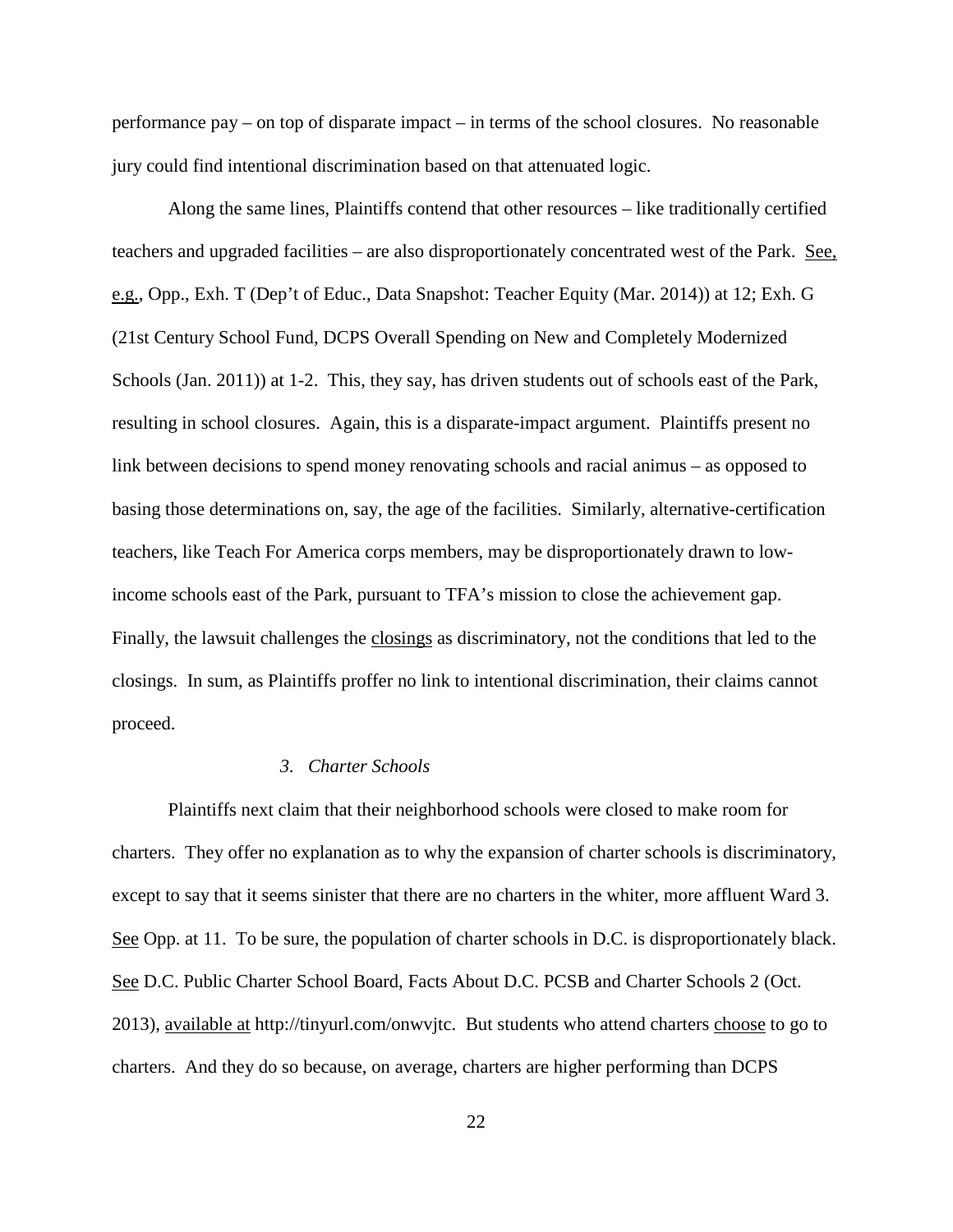schools. Id. at 3-4. To argue that helping charters – which are, in D.C., higher-achieving schools of choice – is somehow nefarious and discriminatory beggars belief. That is not to say that most parents, given the choice, would not pick a high-performing school next door over a highperforming charter halfway across the city. It is simply to acknowledge that the District cannot be discriminating by attempting to provide all children with access to higher-achieving schools. On top of that, Plaintiffs offer no real evidence that their schools were actually closed to make way for charters – other than, somewhat ironically, complaints from charter schools that the District was not providing them with enough space. See Opp., Exh. O (E-mail from De'Shawn Wright, D.C. Mayor's Office, to Terry Golden, Bailey Capital (July 11, 2012)). Based on this evidence, no reasonable jury could find an Equal Protection or Title VI violation here.

## *4. Other Arguments*

Plaintiffs offer a smattering of other arguments, including a stray remark by former Chancellor Rhee and a host of contentions about how school closures harm rather than help students. The stray remark, as Defendants point out, is double hearsay: a report in a city paper about an "anonymous" government official who allegedly heard Rhee offer to make more seats available for white students. See Opp. at 12. As such, it is inadmissible. See Fed. R. Evid. 802. In terms of the impact of school closures, no one doubts that having their neighborhood school shuttered and their favorite teachers dispersed can be traumatic for students. The parents and grandparents here have outlined in detail the negative impact that the closures have had on their kids. See, e.g., Opp., Exh. I (Affidavit of Marlece Turner); Exh. J (Affidavit of Shannon Marie Smith). Sensitive to this plight, the Court would simply note that overhauling a school system – and D.C.'s has traditionally been one of the worst in the country – involves hard choices. The Chancellor has judged that some short-term discomfort for students in the closed schools is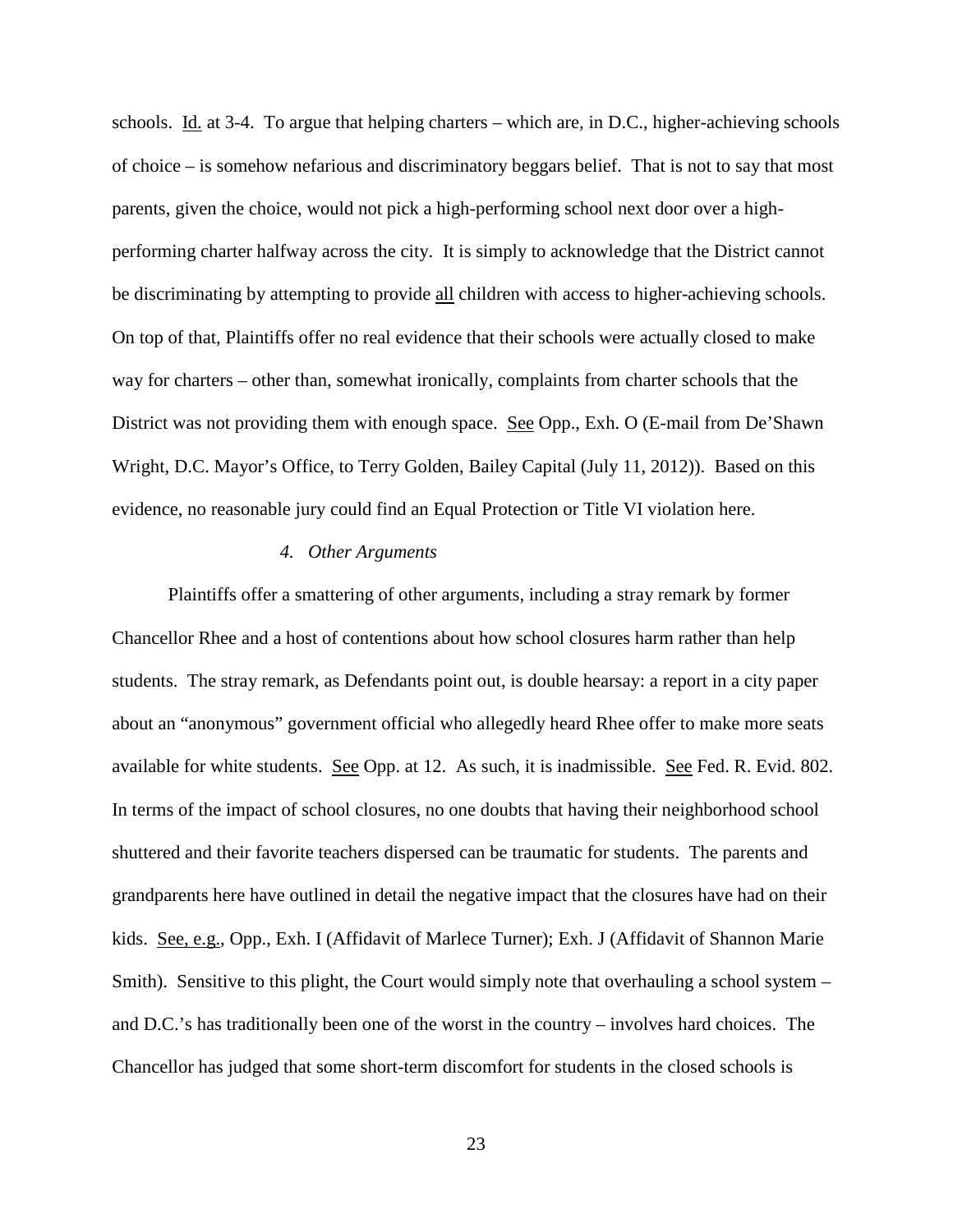necessary to provide a better education for D.C. children overall. That decision is hers to make, as long as it is not based on race. The Court must yield to the District's non-discriminatory policy choices.

Finally, Plaintiffs dredge up a litany of precedents addressing the immediate aftermath of *de jure* segregation, suggesting that the Court treat D.C. schools today like the Supreme Court treated districts in the wake of Brown v. Board of Education of Topeka, 347 U.S. 483 (1954). See, e.g., Griffin v. County School Board of Prince Edward County, 377 U.S. 218 (1964); Swann v. Charlotte-Mecklenburg Bd. of Educ., 402 U.S. 1, 20-21 (1971). No one doubts that the pre-Bolling period of forced segregation has left long-lasting scars on the city and its schools. But what policymakers are grappling with here is the current state of *de facto* segregation in the city. As a result, different standards apply. See Parents Involved in Cmty. Schs., 551 U.S. at 735-36 (explaining the distinction between *de jure* and *de facto* segregation); Spurlock v. Fox, 716 F.3d 383, 386 (6th Cir. 2013) (same). In addition, as the Court noted in its prior Opinion, it highly doubts that Brown and its progeny could properly be stretched to prevent the closure of highly segregated, largely deserted, under-performing schools and to keep minority children from being transferred to higher-performing, less segregated schools nearby. See Smith I, 944 F. Supp. 2d at 102-03. As a result, the appeal to Brown-era cases cannot save Plaintiffs' cause.

# C. D.C. Human Rights Act

The D.C. Human Rights Act, like Title VI and Equal Protection, guards against racial discrimination. It also prohibits discrimination based on residence, among other things. The DCHRA states in part: "Except as otherwise provided for by District law or when otherwise lawfully and reasonably permitted, it shall be an unlawful discriminatory practice for a District government agency or office to limit or refuse to provide any facility, service, program, or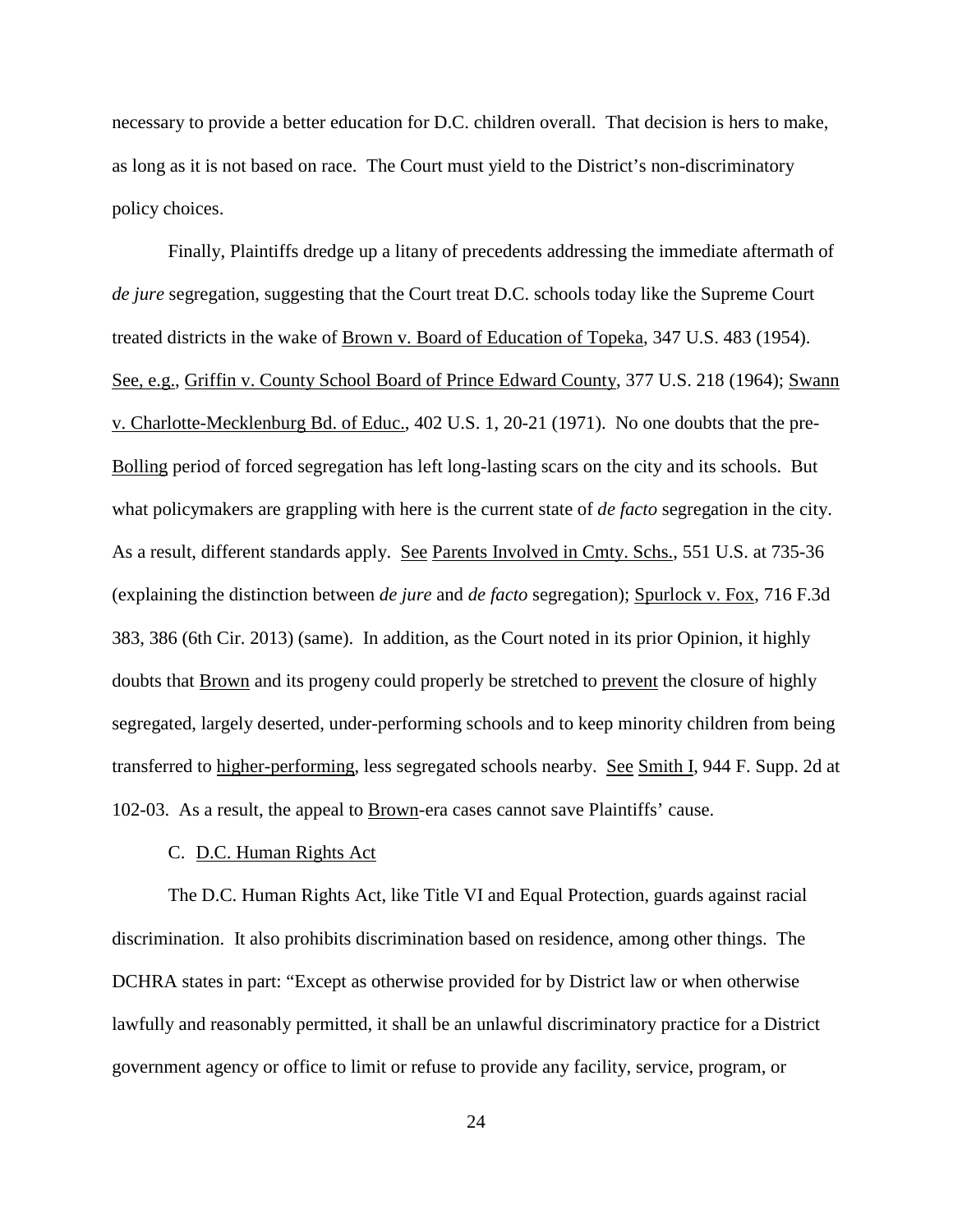benefit to any individual on the basis of an individual's actual or perceived: race,  $\dots$ 

disability, ... or place of residence ...." D.C. Code § 2-1402.73. The Act's "effects clause" prohibits unjustified disparate impact, in addition to intentional discrimination: "Any practice which has the effect or consequence of violating any of the provisions of this chapter shall be deemed to be an unlawful discriminatory practice." D.C. Code § 2-1402.68; <u>see also Gay Rights</u> Coal. of Georgetown Univ. Law Ctr. v. Georgetown Univ., 536 A.2d 1, 29 (D.C. 1987) (*en banc*) ("despite the absence of any intention to discriminate, practices are unlawful if they bear disproportionately on a protected class and are not independently justified for some nondiscriminatory reason"). A defendant may protect against such a disparate-impact claim by showing that her decision was justified by a neutral, nondiscriminatory reason, as outlined in Griggs v. Duke Power Co., 401 U.S. 424 (1971). See Gay Rights Coal., 536 A.2d at 29.

According to Plaintiffs' Complaint, the effect of the school closings constitutes discrimination on the basis of race, disability, and residency. See Am. Compl., ¶¶ 59-67. In their Opposition, however, they do not attempt to defend their claims based on disability, choosing instead to move forward with only race- and residence-based charges. Assuming that the school transfers have led to the denial of benefits and services, the numbers bear out Plaintiffs' claim of disparate impact: Black and Hispanic students make up 85% of the overall school district, but 99.6% of students in the schools to be closed. <u>See</u> Levy Aff., ¶ 13. And because school assignments depend on a child's home address, the school closings disproportionately affect people who reside in specific areas of the city. The school closings, therefore, obviously bear disproportionately on students of color and students who reside east of the Park.